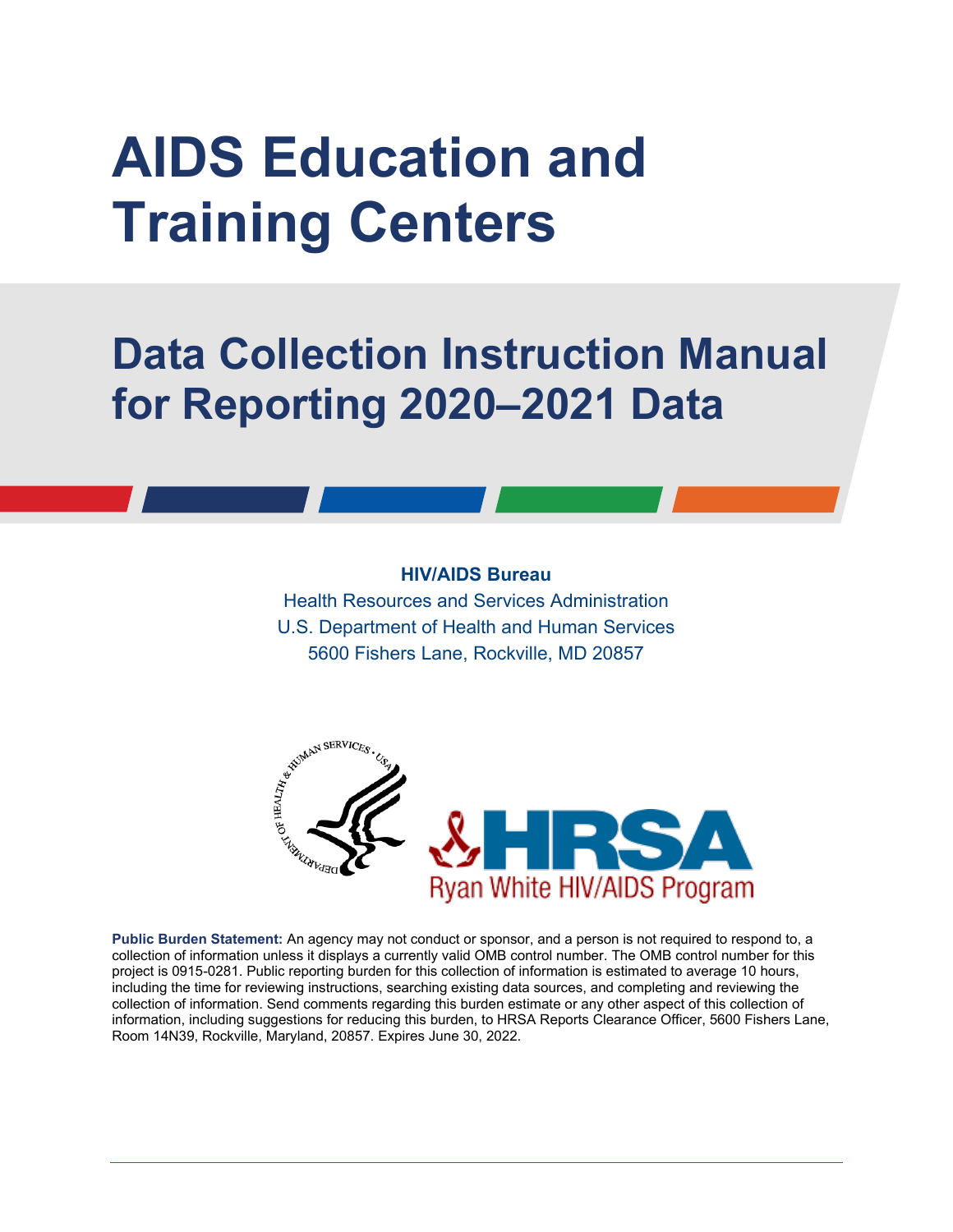# <span id="page-1-0"></span>**Table of Contents**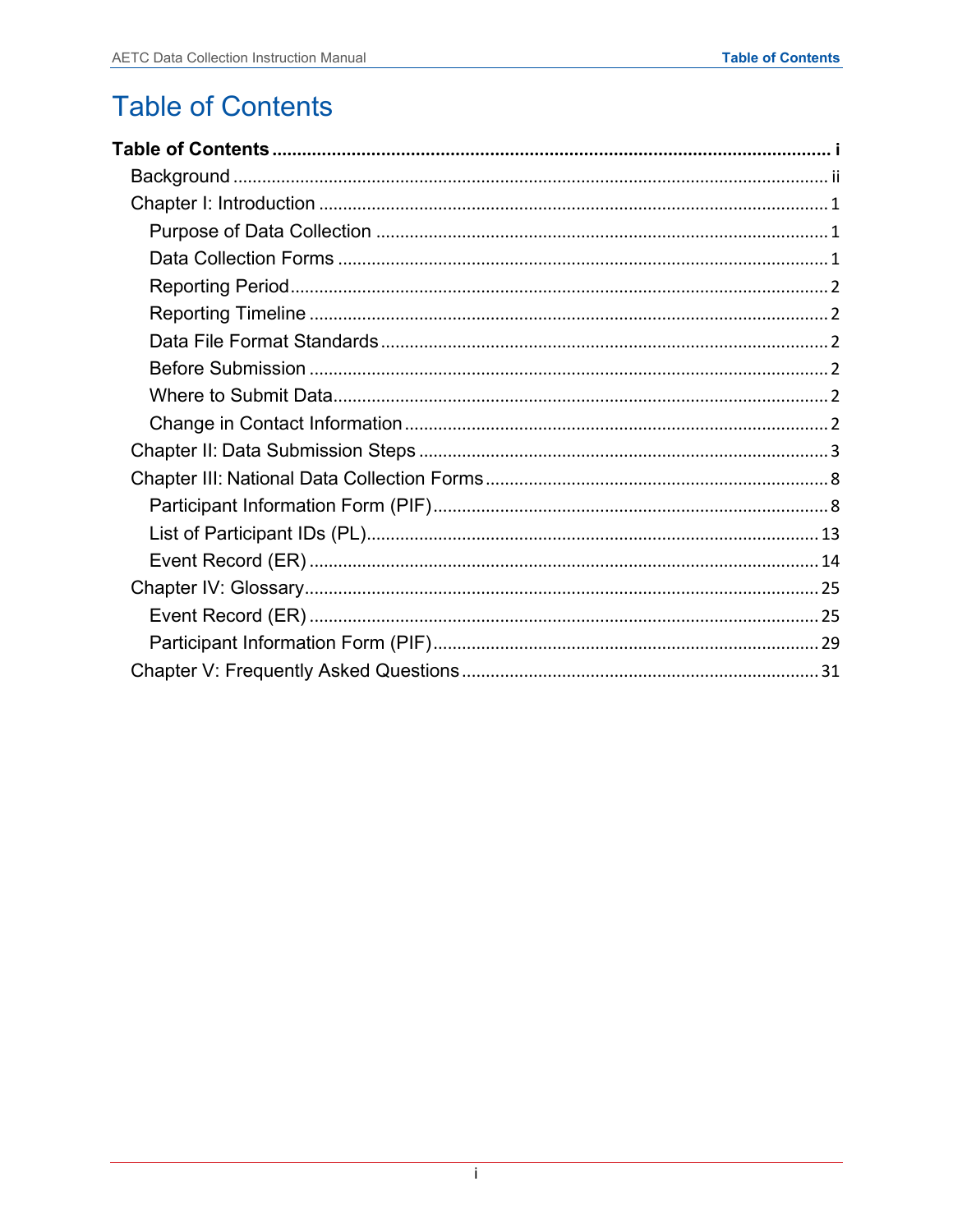# <span id="page-2-0"></span>**Background**

## **(Last Updated: April 13, 2021)**

The Ryan White HIV/AIDS Treatment Extension Act of 2009 (Public Law 111-87, October 30, 2009) gives federal HIV/AIDS programs in the Public Health Service (PHS) Act under Title XXVI the flexibility to respond effectively to the changing epidemic. Its emphasis is on providing lifesaving and life-extending services for people with HIV across the country and resources to targeted areas with the greatest need.

All "Parts" of the Ryan White HIV/AIDS Program (RWHAP) statute specify the Health Resources and Services Administration's (HRSA) responsibilities in the administration and allocation of grant funds, evaluation of programs for the population served, and improvement in quality of care. Accurate data records from the AIDS Education and Training Centers Program continues to be critical to implementing the statute and thus are necessary for HRSA to fulfill its responsibilities.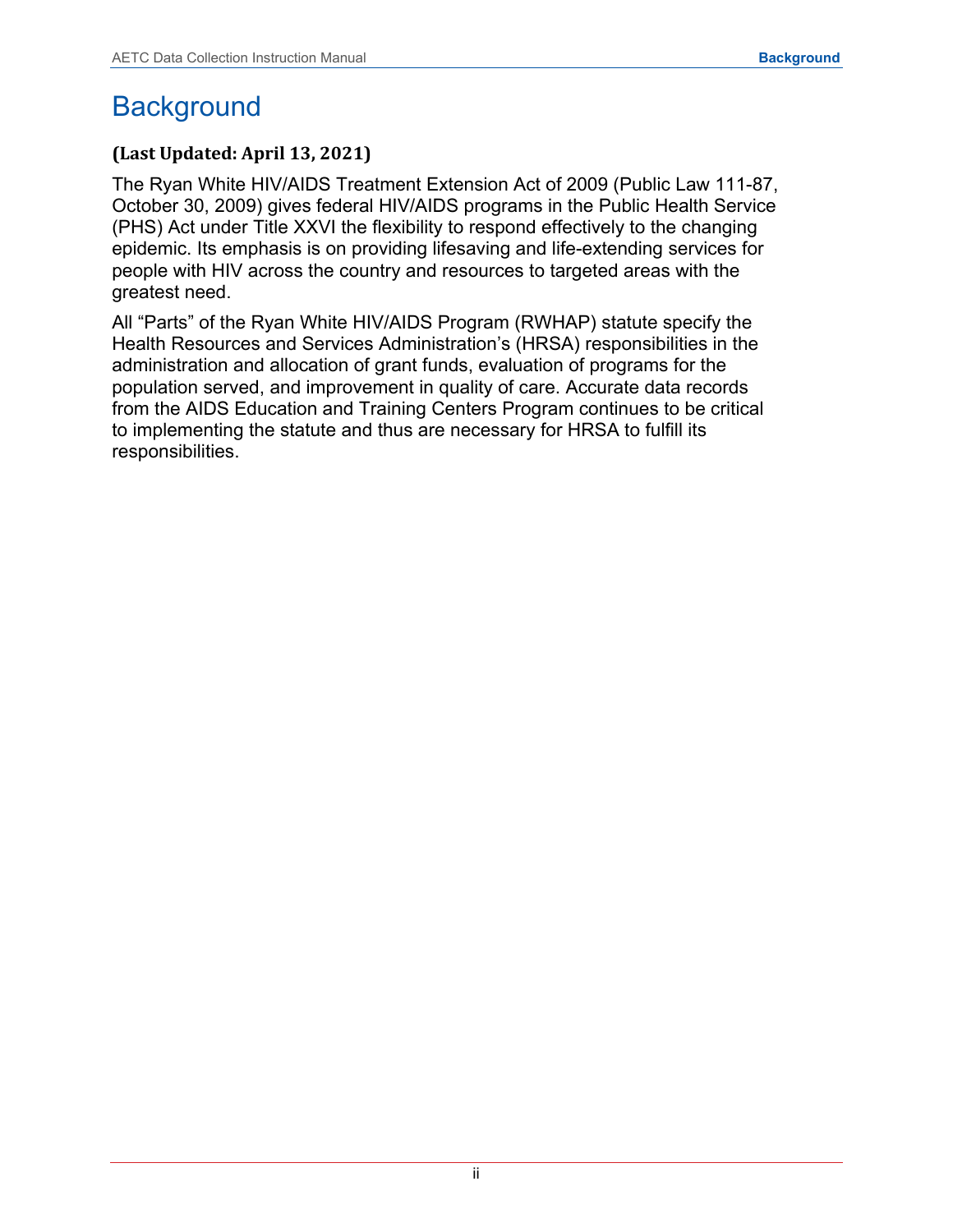# <span id="page-3-0"></span>Chapter I: Introduction

The AIDS Education and Training Center (AETC) Program is the training component of the Ryan White HIV/AIDS Program (RWHAP). The RWHAP AETC Program is a national network of leading HIV experts who provide locally based, tailored education, technical assistance, and clinical consultation to healthcare professionals and healthcare organizations to integrate high quality, comprehensive care for people with HIV. Regional RWHAP AETCs are required to collect and submit data annually. These data provide information on the RWHAP AETCs' activities and are submitted to HRSA's HIV/AIDS Bureau (HAB). This manual provides the information needed for the RWHAP AETCs to comply with data collection requirements.

## <span id="page-3-1"></span>**Purpose of Data Collection**

The goal of data collection efforts is to create a uniform set of data elements that will produce an accurate summary of the national scope of RWHAP AETC professional training, consultation, and events. The elements forming the national database have been selected for their relevance in documenting the RWHAP AETCs' efforts in achieving the Program's stated goals in improving care for people with HIV by providing education, training, clinical consultation, and providing other forms of support to clinicians and other providers. HRSA HAB needs this information to respond to requests from within the Department of Health and Human Services (HHS), Congress, and others. Furthermore, the data collected are utilized for programmatic assessments and to determine future needs.

The national data elements are also intended to be a meaningful core set of elements that individual RWHAP AETC programs can use in program and strategic planning. Each RWHAP AETC can collect additional data, using other forms created for their program, to address specific training activities or other data collection needs.

## <span id="page-3-2"></span>**Data Collection Forms**

The three forms used by the RWHAP AETCs to report activities include the following:

- *Participant Information Form (PIF)* captures information from the individuals who attend an event—including their demographic characteristics (i.e. profession, employment setting, race), and the characteristics of the people with HIV they serve.
- *List of Participant IDs (PL)* compiles participant identifiers and the event attended.
- *Event Record (ER)* gathers information on each activity including topics covered, number and identification of people trained, type of training conducted, training modes used, length of training, and collaborations with other organizations.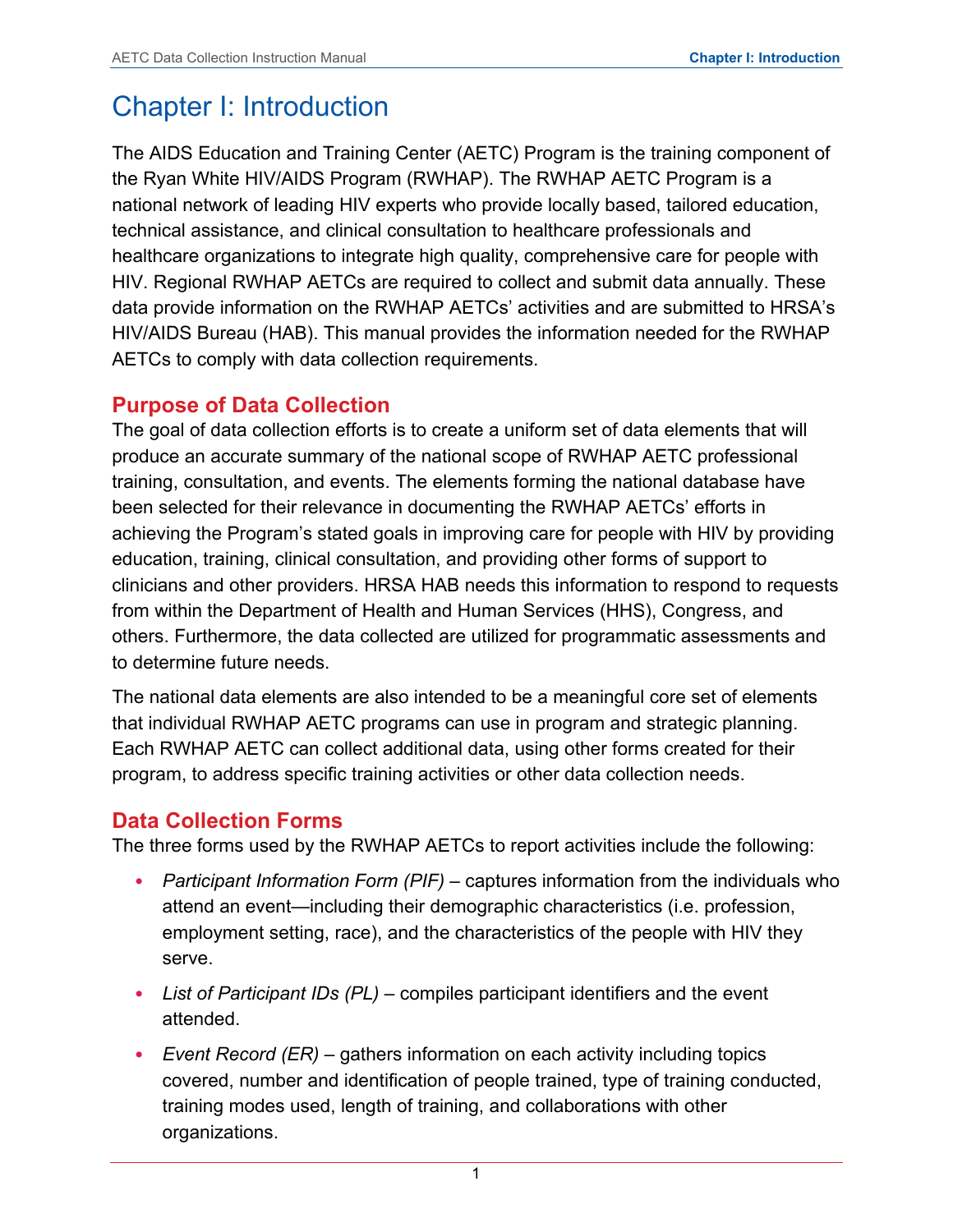## <span id="page-4-0"></span>**Reporting Period**

Reporting for the RWHAP AETC activities is conducted annually and covers the period July 1 through June 30.

## <span id="page-4-1"></span>**Reporting Timeline**

| Data Collection Period: July 1, 2020 - June 30,<br>2021 | Deadline:               |  |  |
|---------------------------------------------------------|-------------------------|--|--|
| <b>RWHAP AETC System Opens</b>                          | Monday, July 12, 2021   |  |  |
| <b>RWHAP AETC Report Due</b>                            | Sunday, August 29, 2021 |  |  |

## <span id="page-4-2"></span>**Data File Format Standards**

Each RWHAP AETC will submit data once per year. Data files should be uploaded in a CSV format to HRSA's Electronic Handbooks (EHBs) system.

Data that do not conform to the standards and quality set forth in this document will be returned by the system to the RWHAP AETC for revision and resubmission.

## <span id="page-4-3"></span>**Before Submission**

All files should be scanned for viruses and checked for any missing and invalid data prior to submission according to the quality procedures outlined in the RWHAP AETC Data Collection Codebook. Any files received with viruses or data errors will be returned.

## <span id="page-4-4"></span>**Where to Submit Data**

Data files must be uploaded to HRSA's server via the EHBs. Please contact the designated HRSA HAB Project Officer for additional programmatic assistance.

## <span id="page-4-5"></span>**Change in Contact Information**

HRSA HAB may send occasional reminders and updates regarding changes in the RWHAP AETC data collection and reporting process. Therefore, it is imperative that RWHAP AETCs inform their HRSA HAB Project Officer of any changes in the recipient's key contact people or contact information. Please maintain the most up-todate contact information in the EHBs.

> If you need EHBs technical assistance, please contact the HRSA Contact Center at 877-464-4772. If you need assistance navigating the RWHAP AETC system, please contact Data Support at 888- 640-9356.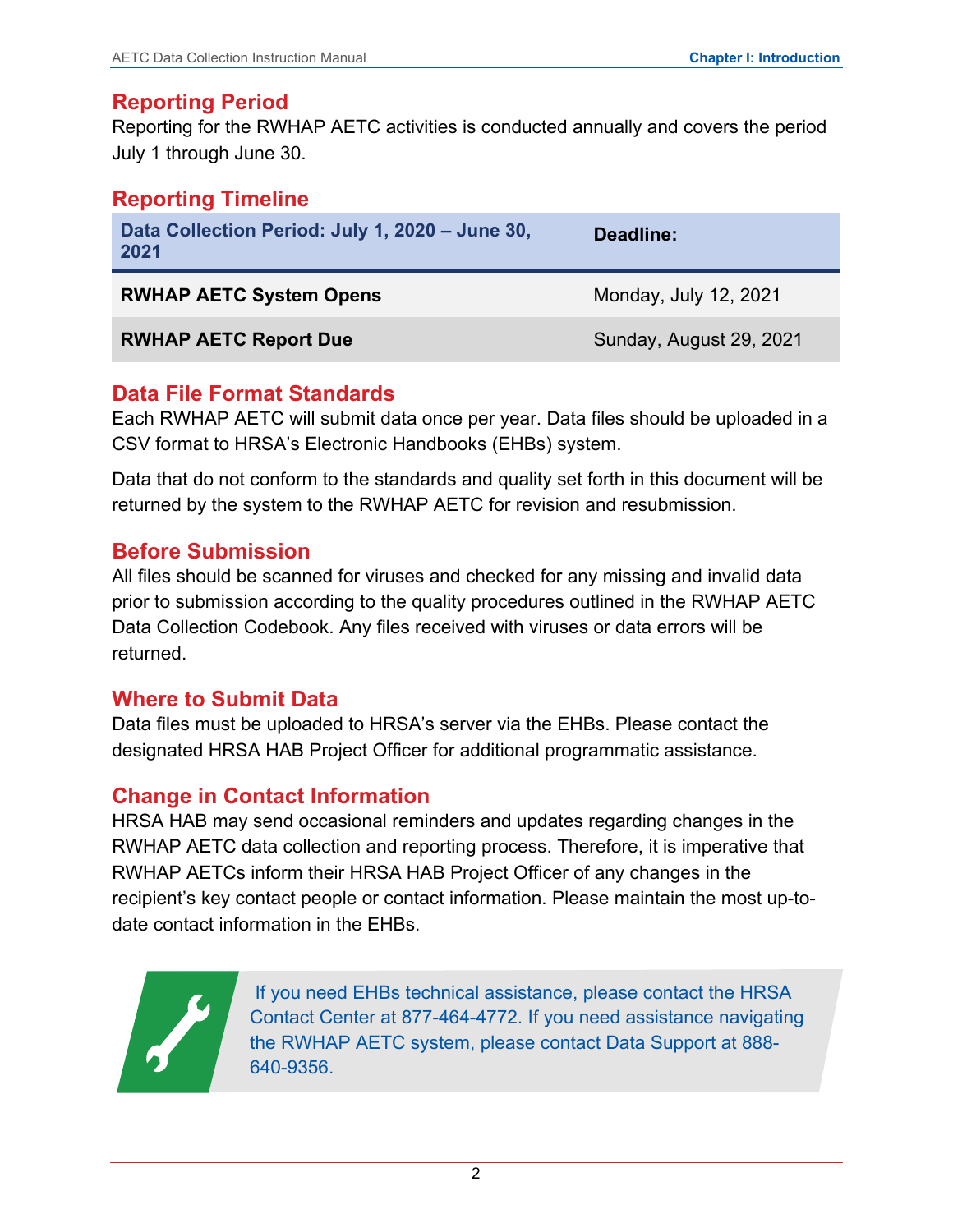# <span id="page-5-0"></span>Chapter II: Data Submission Steps

## **Step One: Access the AETC Report via the EHBs**

- Log in to the HRSA HAB electronic handbooks (EHBs) site at [https://grants.hrsa.gov/webexternal.](https://grants.hrsa.gov/webexternal)
- The EHBs home page will appear in the main window. Select the "Grants" tab. The "Grants" tab is located in the upper left-hand corner of the page.
- The My Grant Portfolio page will open in the main window. Locate your assigned organization's grant number on the grant portfolio page. Select the "Grant Folder" link on the right side of the page on the same row.
- The Grant Home page will open in the main window. Select the "Work on Other Submissions" link under the Submissions heading. The Submissions page will open in the main window.
- Locate the submission named "AETC Data Submission 2021" on the submissions list. Select the "Start" link on the right side of the page on the same row. **NOTE**: If you have already worked on your RWHAP AETC report, the link will say "Edit" instead of "Start".
- The AETC Data Submission Search page will open in a pop-up window.

## **Step Two: Create/Open the AETC Report**

• Create or open your AETC report by clicking the envelope icon under the "Action" column.

## **Step Three: Complete the AETC Report Data Entry Sections**

- After clicking the envelope icon, you will automatically be taken to the Cover Page. Items 1-6 are prepopulated; however, Item 3 should be revised as necessary to reflect the staff member responsible for the RWHAP AETC submission.
- Click "Save" on the bottom of the page.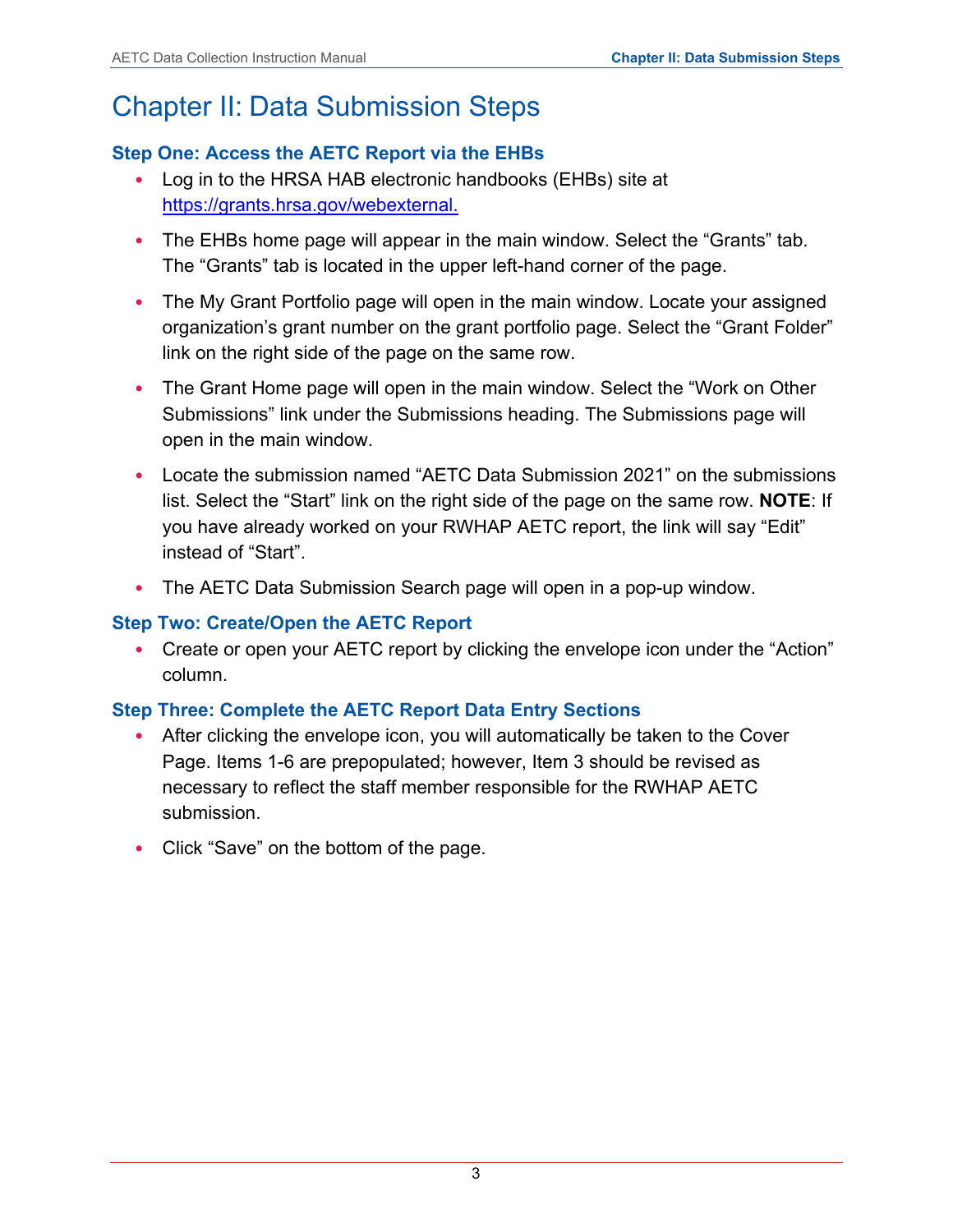#### *Figure 1. Cover Page*

| <b>NAVIGATION</b>                                           | $\overline{\bf{c}}$ | <b>AETC Data Submission</b>    | Your session will expire in: 29:45                                                                                                                    |
|-------------------------------------------------------------|---------------------|--------------------------------|-------------------------------------------------------------------------------------------------------------------------------------------------------|
| Home                                                        | A.                  |                                | U10HA00002 : BAGS FIXIT HEALTH CARE FUND                                                                                                              |
| Search                                                      |                     | * Required                     |                                                                                                                                                       |
| <b>Workflow</b>                                             | $\blacktriangle$    |                                | Form fields 1 through 6, except field 3 are system populated and will be displayed in the printable version of the report. You must complete field 3. |
| $\mathbb{Z}$<br>Validate<br><b>I</b>                        |                     | 1. Recipient:                  | <b>BAGS FIXIT HEALTH CARE FUND</b>                                                                                                                    |
| <b>Unsubmit Report</b><br>Submit Report<br><b>D</b> History |                     | 2. Site<br>Number:             | 73                                                                                                                                                    |
| <b>Data Entry</b>                                           | $\blacktriangle$    | 3. Staff                       |                                                                                                                                                       |
| Cover Page                                                  |                     | Responsible<br>٠<br>for        | Nadim Constantinea                                                                                                                                    |
| $\equiv$<br><b>Manage LPS</b>                               |                     | Submission:                    |                                                                                                                                                       |
| Upload Files<br>Questions/Notes                             |                     | 4. Date of<br>Submission:      | Not Submitted                                                                                                                                         |
| <b>References</b>                                           |                     | 5. Start of Data<br>Collection | 7/1/2020                                                                                                                                              |
| <b>Validation Rules</b>                                     |                     | Period:                        |                                                                                                                                                       |
| Print                                                       |                     | 6. End of Data                 |                                                                                                                                                       |
| <b>Print PDF</b>                                            |                     | Collection<br>Period:          | 6/30/2021                                                                                                                                             |
| <b>Reports</b>                                              | $\blacktriangle$    |                                |                                                                                                                                                       |
| $\equiv$ Upload Confirmation                                |                     | Cancel<br>Save                 |                                                                                                                                                       |

- On the left Navigation panel, select "Manage LPS."
- For each partner site, click "Add New LPS". LPS name and LPS code can be found in the AETC Data Collection Codebook. If an LPS is not listed, contact your Project Officer to request an LPS code addition.
- Once all the LPS agencies have been added, click "Refresh" to ensure each LPS is listed.

| <b>NAVIGATION</b>                         | <b>AETC Data Submission</b>                                                                                                          |                 | Your session will expire in: 29:55 |                        |
|-------------------------------------------|--------------------------------------------------------------------------------------------------------------------------------------|-----------------|------------------------------------|------------------------|
| Home                                      | ▼ U1OHA00002 : BAGS FIXIT HEALTH CARE FUND                                                                                           |                 |                                    |                        |
| Search                                    | Manage LPS:                                                                                                                          |                 |                                    |                        |
| <b>Workflow</b><br>$\mathscr{L}$ Validate | $\frac{1}{2}$ Add New LPS                                                                                                            |                 |                                    | <b>Refresh</b>         |
| Unsubmit Report                           | <b>LPS Name</b>                                                                                                                      | <b>LPS Code</b> |                                    |                        |
| Submit Report                             | Test                                                                                                                                 | 111             | Delete Edit                        |                        |
| $\ddot{\mathbf{Q}}$ History               | $\frac{1}{2}$ Add New LPS                                                                                                            |                 |                                    | $\mathbb{R}^n$ Refresh |
| <b>Data Entry</b>                         |                                                                                                                                      |                 |                                    |                        |
| <b>E</b> Cover Page                       | Logged in as: GranteeDataViewer, GranteeDataEditor, GranteeDataSubmitter                                                             |                 |                                    |                        |
| 旧<br><b>Manage LPS</b>                    | The HAB Web Applications also require Adobe Acrobat Reader 5 or higher installed on your PC. To download Adobe Acrobat Reader, click |                 |                                    |                        |
| E<br><b>Upload Files</b>                  |                                                                                                                                      |                 |                                    |                        |
| 目<br>Questions/Notes                      |                                                                                                                                      |                 |                                    |                        |
|                                           |                                                                                                                                      |                 |                                    |                        |

*Figure 2. Manage LPS[1](#page-6-0)*

<span id="page-6-0"></span><sup>1</sup> Local Partner Site (LPS) will be updated to Regional Partner Site (RPS) for the 2020-21 AETC submission.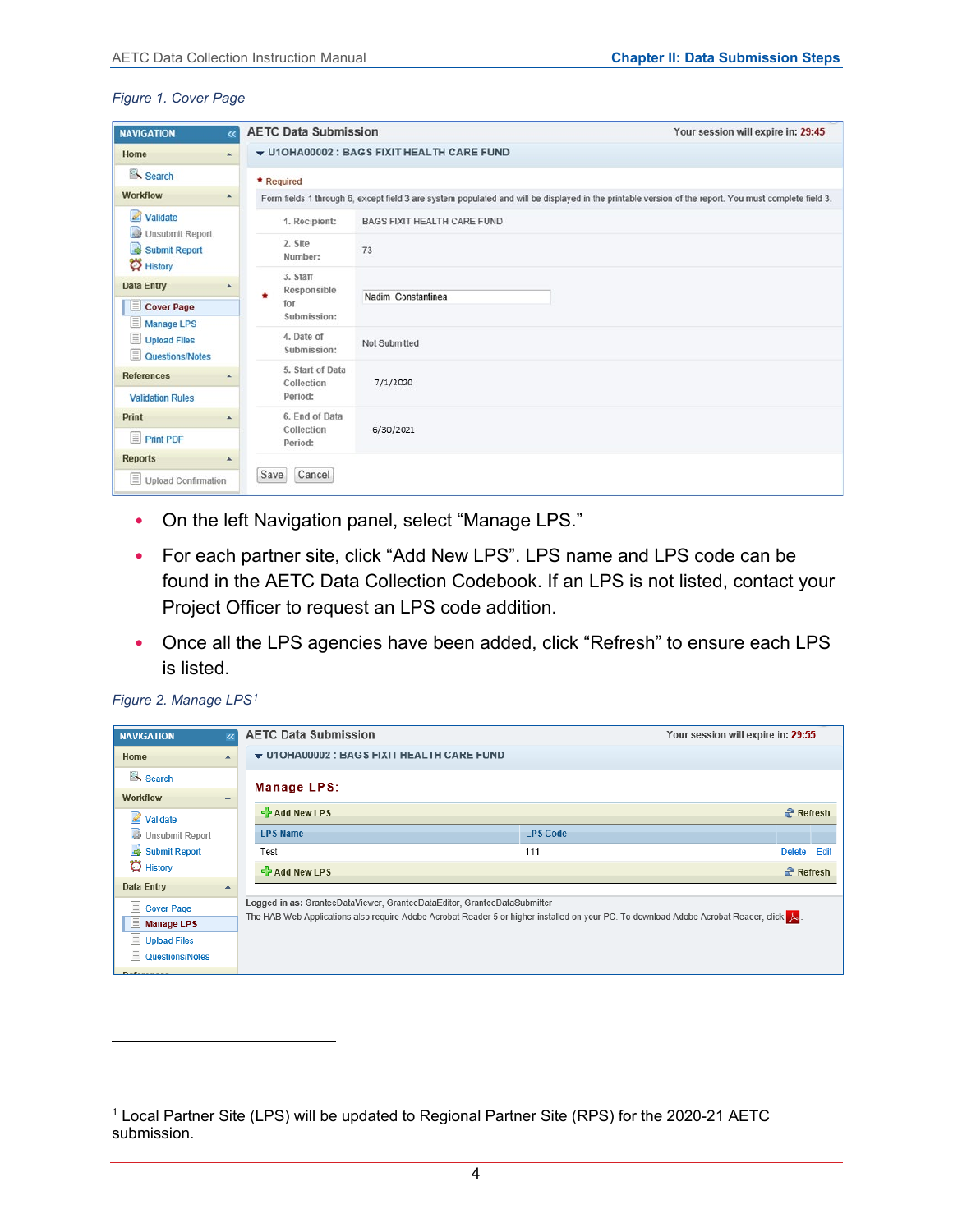- On the left Navigation panel, select "Upload Files".
- Follow the on-screen prompts to upload a separate CSV file for your Event Record data; AETC Participant Information Form data; and your Event Participant List data.
- Each file uploaded into the RWHAP AETC system goes through an automatic schema validation check. If the file is noncompliant, the RWHAP AETC system rejects the file and a complete list of error messages will be displayed. Download the list as a text file and use it to fix the data in your source system.
- At the bottom of the Upload Files page, you must indicate the number of records in the ER Form; the AETC Participant Information Form; and the Event Participant List.
- Once all the data has been added, click "Upload / Update Record Count". **Note**: Your file status will advance to "Uploaded". Once the files are successfully uploaded, the file status will say "Processed".

*Figure 3. Upload Files*

| <b>NAVIGATION</b><br>$\ll$                                     | <b>AETC Data Submission</b>                                                                                                     | Your session will expire in: 29:19                                                                                                                                                                                                                                      |
|----------------------------------------------------------------|---------------------------------------------------------------------------------------------------------------------------------|-------------------------------------------------------------------------------------------------------------------------------------------------------------------------------------------------------------------------------------------------------------------------|
| Home                                                           | ▼ U1OHA00002 : BAGS FIXIT HEALTH CARE FUND                                                                                      |                                                                                                                                                                                                                                                                         |
| Search                                                         | <b>Upload Files</b>                                                                                                             |                                                                                                                                                                                                                                                                         |
| <b>Workflow</b>                                                |                                                                                                                                 |                                                                                                                                                                                                                                                                         |
| Ø<br>Validate<br>Unsubmit Report<br>Submit Report<br>C History | Then, select the Upload button below.<br><b>Event Record Form</b><br>Browse                                                     | Upload your AETC Participant Information Form, Event Record Form and Event Participant List file in the section below. The file<br>format accepted is Comma-Separated Values (.csv). After browsing for your files, please indicate the number of records in each file. |
| <b>Data Entry</b>                                              | ER file uploaded successfully at 5/21/2020 8:59:25 AM.                                                                          |                                                                                                                                                                                                                                                                         |
| IΞ<br><b>Cover Page</b><br><b>Manage LPS</b>                   | <b>Status: Processed</b><br>Click here to view the uploaded file.                                                               |                                                                                                                                                                                                                                                                         |
| <b>Upload Files</b><br>⊫                                       | <b>AETC Participant Information Form</b>                                                                                        |                                                                                                                                                                                                                                                                         |
| 目<br>Questions/Notes                                           | Browse                                                                                                                          |                                                                                                                                                                                                                                                                         |
| <b>References</b>                                              | AETC file uploaded successfully at 5/21/2020 8:59:25 AM.<br><b>Status: Processed</b>                                            |                                                                                                                                                                                                                                                                         |
| <b>Validation Rules</b>                                        | Click here to view the uploaded file.                                                                                           |                                                                                                                                                                                                                                                                         |
| Print                                                          | <b>Event Participant List</b>                                                                                                   |                                                                                                                                                                                                                                                                         |
| $\equiv$<br><b>Print PDF</b>                                   | Browse<br>EPL file uploaded successfully at 5/21/2020 8:59:25 AM.                                                               |                                                                                                                                                                                                                                                                         |
| <b>Reports</b>                                                 | <b>Status: Processed</b>                                                                                                        |                                                                                                                                                                                                                                                                         |
| $\equiv$ Upload Confirmation                                   | Click here to view the uploaded file.                                                                                           |                                                                                                                                                                                                                                                                         |
|                                                                | After browsing for your file(s) above, please indicate the number of records in each form before proceeding to select "Upload". |                                                                                                                                                                                                                                                                         |
|                                                                | ER Form<br>$\mathbf{1}$                                                                                                         |                                                                                                                                                                                                                                                                         |
|                                                                | <b>AETC Participant Information Form</b><br>$\overline{1}$                                                                      |                                                                                                                                                                                                                                                                         |
|                                                                | <b>Event Participant List</b><br>$\overline{1}$                                                                                 |                                                                                                                                                                                                                                                                         |
|                                                                | Upload / Update Record Count<br>Cancel                                                                                          |                                                                                                                                                                                                                                                                         |

- On the left Navigation panel, select "Questions/Notes".
- Use the comment space to note any exceptions to requested data or questions regarding data coding.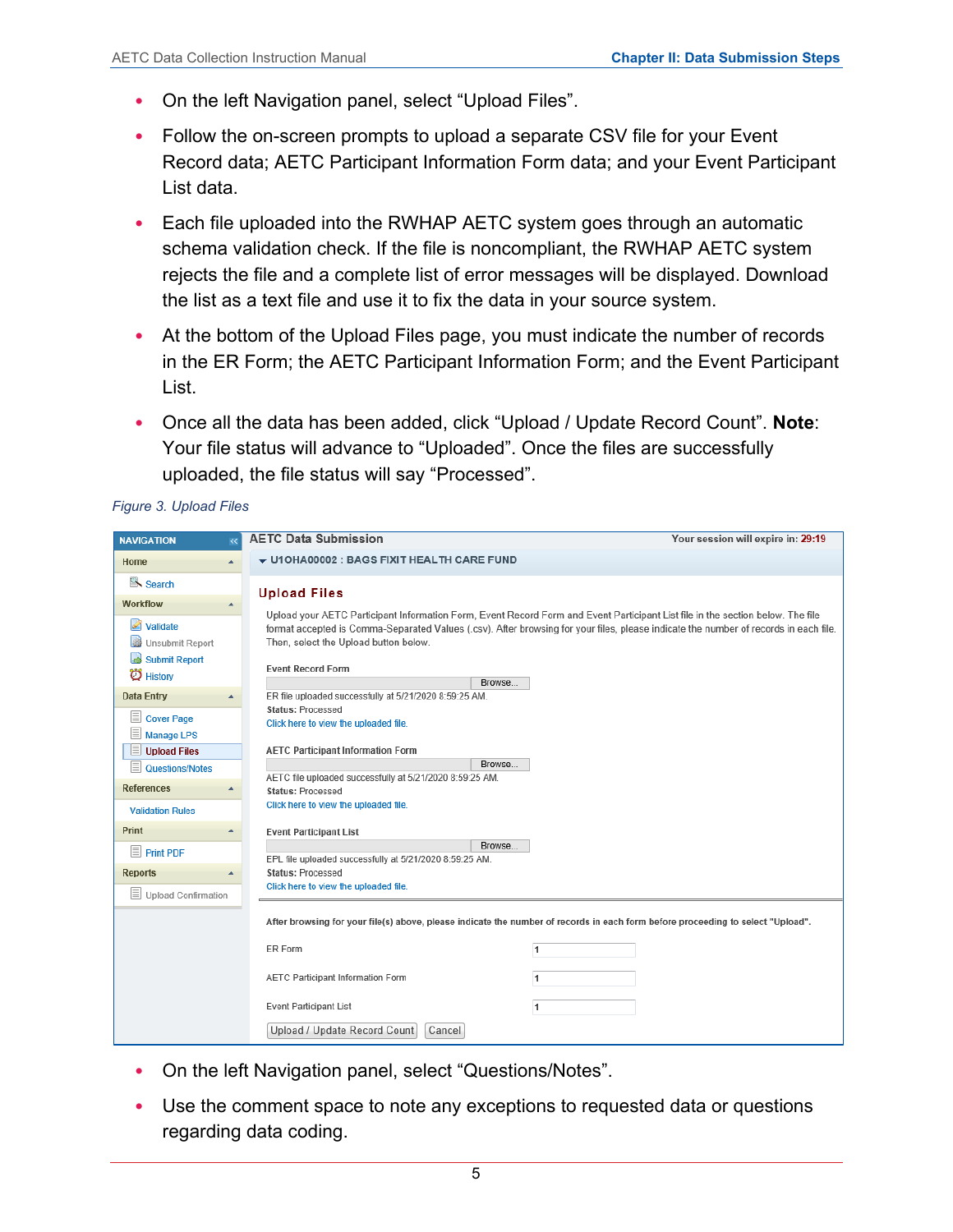• Once all your comments have been added, click "Save" at the bottom of the page.

#### *Figure 4. Questions/Notes*

| <b>NAVIGATION</b>                                             |                  | <b>AETC Data Submission</b>                                                                                                                                                                                                                                                                                                                       | Your session will expire in: 29:20 |
|---------------------------------------------------------------|------------------|---------------------------------------------------------------------------------------------------------------------------------------------------------------------------------------------------------------------------------------------------------------------------------------------------------------------------------------------------|------------------------------------|
| Home                                                          | $\blacktriangle$ | ▼ U1OHA00002 : BAGS FIXIT HEALTH CARE FUND                                                                                                                                                                                                                                                                                                        |                                    |
| Search                                                        |                  | Questions/Notes:                                                                                                                                                                                                                                                                                                                                  |                                    |
| <b>Workflow</b>                                               |                  |                                                                                                                                                                                                                                                                                                                                                   |                                    |
| $\mathscr{A}$<br>Validate<br>Unsubmit Report<br>Submit Report |                  | Use the space below to note any exceptions to requested data or questions regarding data coding. Once you have entered your information in the four<br>Data Entry sections, please validate your report. Once you have validated your report and fixed any errors, please click Submit under the left-side<br>menu to submit your report to HRSA. |                                    |
| C History                                                     |                  | Questions/Notes:                                                                                                                                                                                                                                                                                                                                  |                                    |
| <b>Data Entry</b>                                             |                  |                                                                                                                                                                                                                                                                                                                                                   |                                    |
| $\equiv$<br><b>Cover Page</b><br>Manage LPS<br>Upload Files   |                  |                                                                                                                                                                                                                                                                                                                                                   |                                    |
| E<br>Questions/Notes                                          |                  |                                                                                                                                                                                                                                                                                                                                                   |                                    |
| <b>References</b>                                             |                  |                                                                                                                                                                                                                                                                                                                                                   |                                    |
| <b>Validation Rules</b>                                       |                  |                                                                                                                                                                                                                                                                                                                                                   |                                    |
| Print                                                         |                  |                                                                                                                                                                                                                                                                                                                                                   |                                    |
| $\equiv$ Print PDF                                            |                  | Cancel<br>Save                                                                                                                                                                                                                                                                                                                                    |                                    |
| <b>Reports</b>                                                |                  |                                                                                                                                                                                                                                                                                                                                                   |                                    |

#### **Step Four: Validate your AETC Report**

- Once you have entered your information in the four Data Entry sections, click "Validate" on the left navigation panel.
- Your validation results may return two types of report validation results: Errors or Warnings.
	- o Correct all errors before you submit your AETC report. If the errors are triggered by the AETC report, correct the information entered. If the errors are triggered by the data files, correct the data file and re-upload it to the system.
	- o Correct warnings if possible or enter a question/note explaining the data.
	- o For a full list of AETC report validations, click "Validation Rules" on the left navigation panel.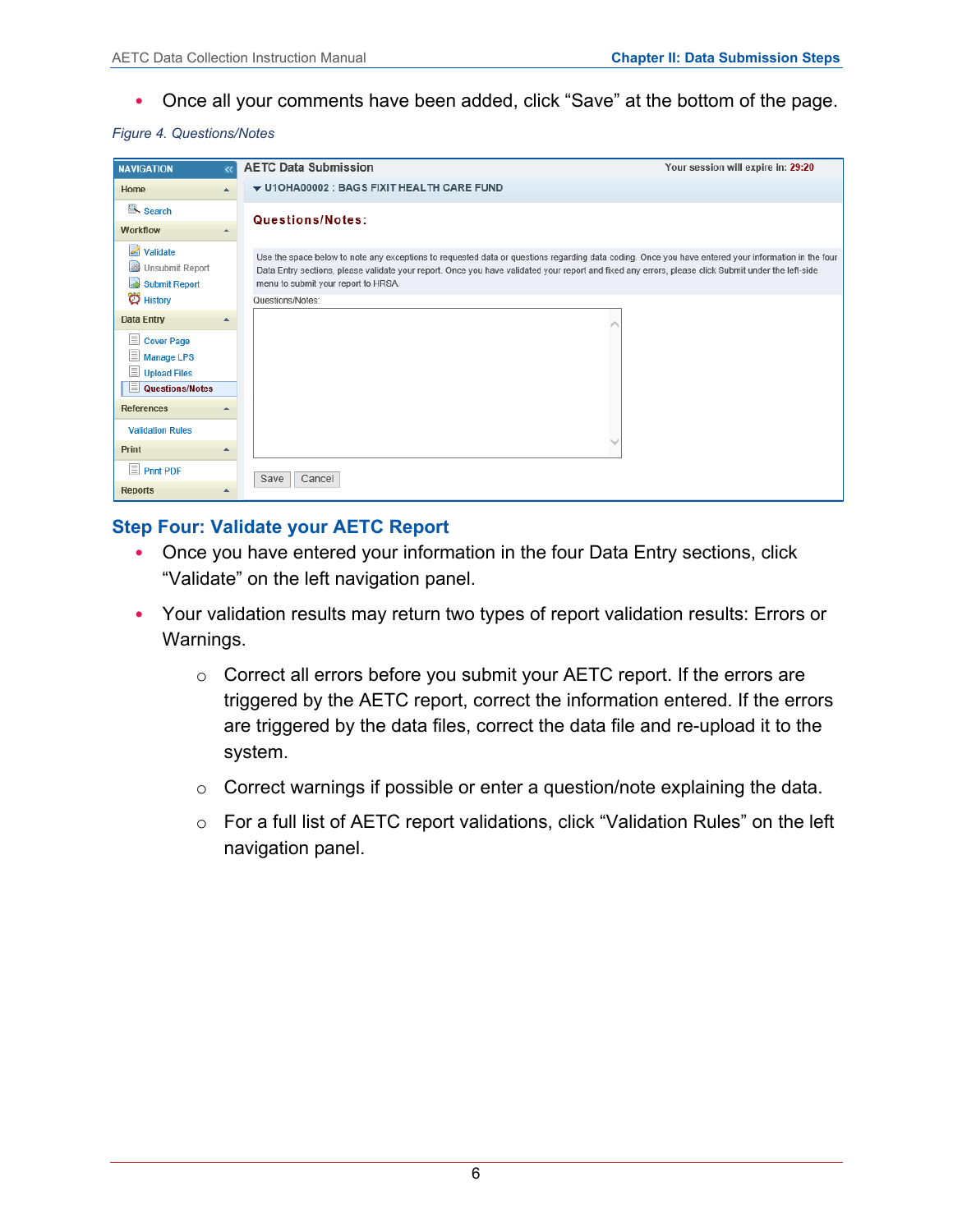#### *Figure 5. Validate*

| <b>NAVIGATION</b>                                   |           |  | <b>AETC Data Submission</b><br>Your session will expire in: 29:30 |               |                                           |                                                     |                                          |  |  |  |  |
|-----------------------------------------------------|-----------|--|-------------------------------------------------------------------|---------------|-------------------------------------------|-----------------------------------------------------|------------------------------------------|--|--|--|--|
| Home                                                | ×         |  | ▼ U1OHA00002 : BAGS FIXIT HEALTH CARE FUND                        |               |                                           |                                                     |                                          |  |  |  |  |
| Search                                              |           |  | <b>Validate Reports</b>                                           |               |                                           |                                                     |                                          |  |  |  |  |
| Workflow                                            |           |  |                                                                   |               |                                           |                                                     |                                          |  |  |  |  |
| $\triangle$ Validate                                |           |  | Validation passed. The report is now ready for submission.        |               |                                           |                                                     |                                          |  |  |  |  |
| l.<br>Unsubmit Report                               |           |  | AETC Report Status and Validation                                 |               |                                           |                                                     |                                          |  |  |  |  |
| l۵<br><b>Submit Report</b>                          |           |  |                                                                   |               |                                           |                                                     |                                          |  |  |  |  |
|                                                     | C History |  |                                                                   | <b>Status</b> | Error                                     | <b>Warning</b>                                      | Download                                 |  |  |  |  |
| <b>Data Entry</b>                                   |           |  | <b>Upload Files Page</b>                                          | Working       | $0$ error(s)                              | 0 warning(s)                                        |                                          |  |  |  |  |
| E<br><b>Cover Page</b>                              |           |  | Manage LPS Page                                                   | 1 LPS         | $0$ error(s)                              | $0$ warning(s)                                      |                                          |  |  |  |  |
| ΞI<br><b>Manage LPS</b><br>E<br><b>Upload Files</b> |           |  | ER                                                                | Processed     | 0 distinct error(s)<br>(0 total error(s)) | 0 distinct warning(s)<br>$(0$ total warning $(s)$ ) | <b>Download Errors/Warnings in Excel</b> |  |  |  |  |
| $\equiv$<br>Questions/Notes                         |           |  | PIF                                                               | Processed     | 0 distinct error(s)<br>(0 total error(s)) | 0 distinct warning(s)<br>$(0$ total warning $(s)$ ) | <b>Download Errors/Warnings in Excel</b> |  |  |  |  |
| <b>References</b><br><b>Validation Rules</b>        |           |  | PL                                                                | Processed     | 0 distinct error(s)<br>(0 total error(s)) | 0 distinct warning(s)<br>$(0$ total warning $(s)$ ) | <b>Download Errors/Warnings in Excel</b> |  |  |  |  |
| <b>Print</b>                                        |           |  |                                                                   |               |                                           |                                                     |                                          |  |  |  |  |

## **Step Five: Submit your AETC Report**

• Once your report is error free, click "Submit Report" on the left navigation panel.

*Figure 6. Submit Report*

| <b>NAVIGATION</b>                                                                | $\overline{\textbf{K}}$ | <b>AETC Data Submission</b>                                              |
|----------------------------------------------------------------------------------|-------------------------|--------------------------------------------------------------------------|
| Home                                                                             | ▲                       | $\blacktriangledown$ U10HA00002 : BAGS FIXIT HEALTH CARE FUND            |
| Search<br>Workflow                                                               | ▲                       | <b>Submit Report</b>                                                     |
| Validate<br>Unsubmit Report<br>Submit Report<br>C History                        |                         | Please enter comments regarding your submission.<br>Comments             |
| Data Entry                                                                       | ٠                       |                                                                          |
| <b>Cover Page</b><br><b>Manage LPS</b><br><b>Upload Files</b><br>Questions/Notes |                         |                                                                          |
| <b>References</b>                                                                | ᆂ                       |                                                                          |
| <b>Validation Rules</b>                                                          |                         |                                                                          |
| Print                                                                            | ዹ                       | Submit Report                                                            |
| <b>Print PDF</b>                                                                 |                         | Logged in as: GranteeDataViewer, GranteeDataEditor, GranteeDataSubmitter |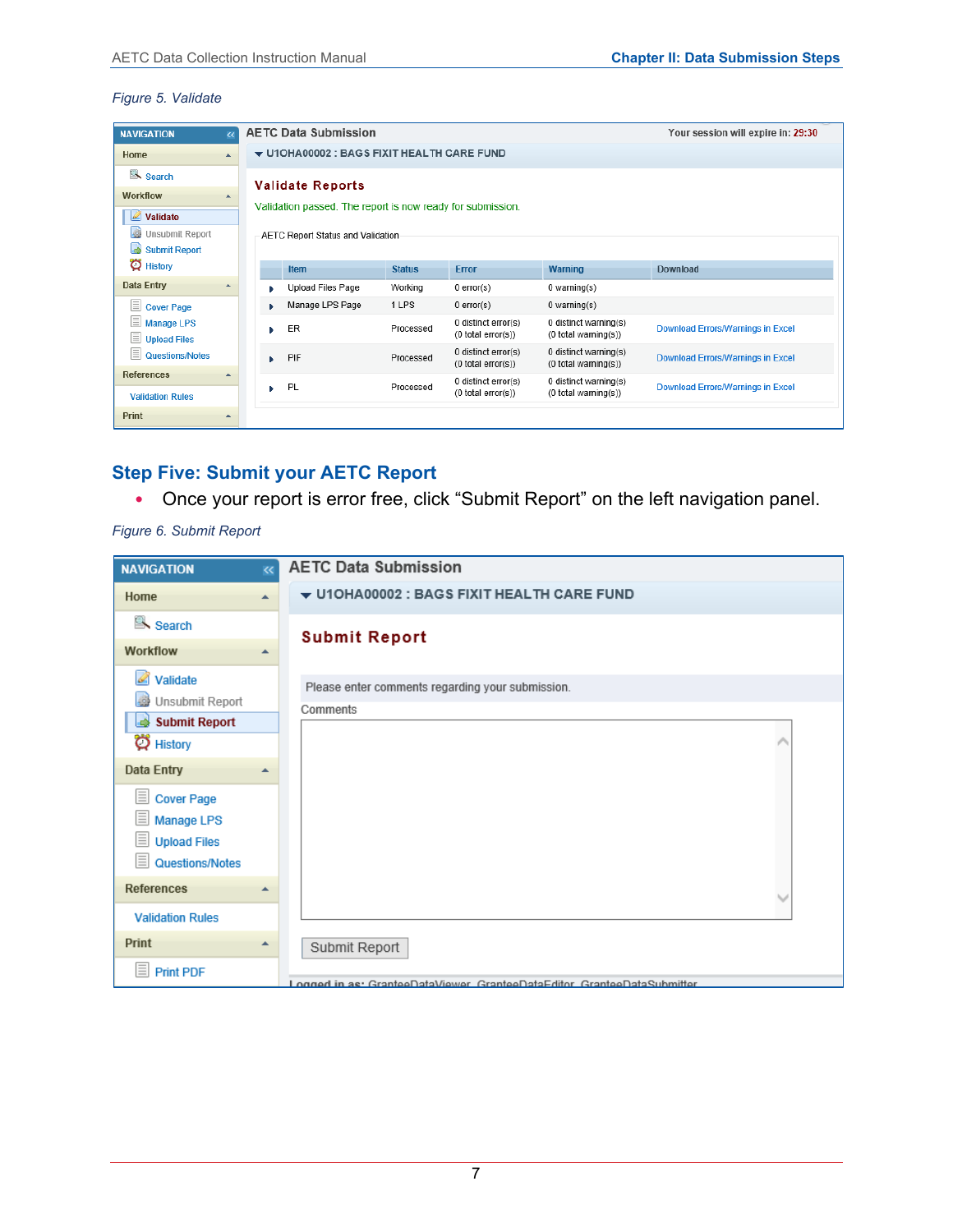# <span id="page-10-0"></span>Chapter III: National Data Collection Forms

This section reviews each item on the forms. It also discusses issues related to coding or exceptions to "acceptable values" for each item.

## <span id="page-10-1"></span>**Participant Information Form (PIF)**

All training participants should complete a Participant Information Form (PIF) at the start or conclusion of an event.

## **PIF Item 1: Participant unique ID**

Recipients should generate a unique identifier. This may consist of letters and numbers, but it may not exceed 140 characters.

Documenting the number of individuals attending multiple events throughout the RWHAP AETC Program demonstrates to Congress that the program is successfully engaging professionals on a continuing basis and providing up-to-date information on topics pertinent to those treating people with HIV.

## **PIF Item 2: Date**

This item is the date that the PIF was completed by the participant. In the case that a participant attends a multi-date event, use the last date that the participant attends a training.

## **PIF Item 3: Primary profession/discipline**

Participants should select one response to this question. If participants do not see their profession specifically listed, they may choose the "Other" option and write in their profession. If a person is currently not working, ask that person to choose the profession in which they last worked or the profession in which they are now looking for a job.

- o Dentist
- o Other Dental Professional
- o Nurse Practitioner/Nurse Professional (prescriber)
- o Nurse Professional (non-prescriber)
- o Midwife
- o Pharmacist
- o Physician
- o Physician Assistant
- o Dietitian or Nutritionist
- o Mental/Behavioral Health Professional
- o Substance Abuse Professional
- o Social Worker or Case Manager
- o Community Health Worker (includes peer educator or navigator)
- o Clergy or Faith-based professional
- o Practice administrator or leader (i.e. chief executive officer, nurse administrator)
- o Other allied health professional (specify, i.e. medical assistant, podiatrist, physical therapist):
- o Other Public Health Professional
- o Other non-clinical professional (i.e. front desk staff, grant writer -- specify):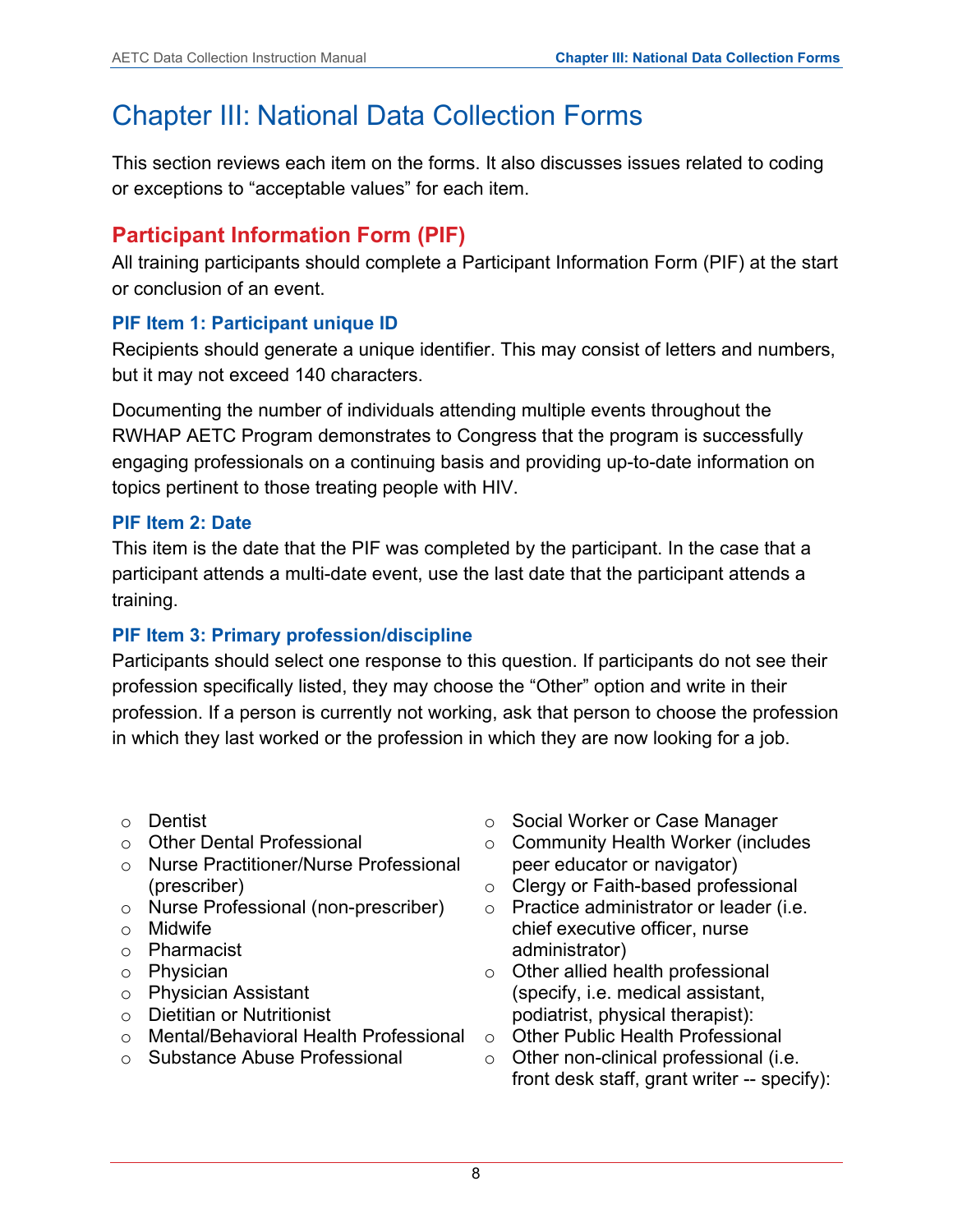## **PIF Item 4: Primary functional role**

Participants should select one response to this question. This question is asking the participants what they actually do at work. Again, participants have the option of selecting "Other (specify)" and writing in an answer.

- o Administrator
- o Agency Board Member
- o Care Provider/Clinician can or does prescribe HIV treatment
- o Care Provider/Clinician cannot or does not prescribe HIV treatment
- o Case Manager
- o HIV tester
- o Client/Patient Educator (includes navigator)
- o Clinical/Medical Assistant
- o Health care organization non-clinical staff (i.e. front desk)
- o Intern/Resident
- o Researcher/Evaluator
- o Student/Graduate Student
- o Teacher/Faculty
- o Other (specify):

## **PIF Item 5: Ethnic background**

Participants are asked to indicate if they are of Hispanic or Latino/a origin.

- o Yes
- o No

## **PIF Item 6: Racial background**

Participants may choose more than one answer. Participants should select all racial backgrounds with which they identify.

- o American Indian / Alaska Native
- o Asian
- o Black or African American
- o Native Hawaiian or Other Pacific Islander
- o White

## **PIF Item 7: Gender**

Participants are asked to select only one answer to this category.

- o Female
- o Male
- o Transgender, female-to-male
- $\circ$  Other gender identity
- o Transgender, male-to-female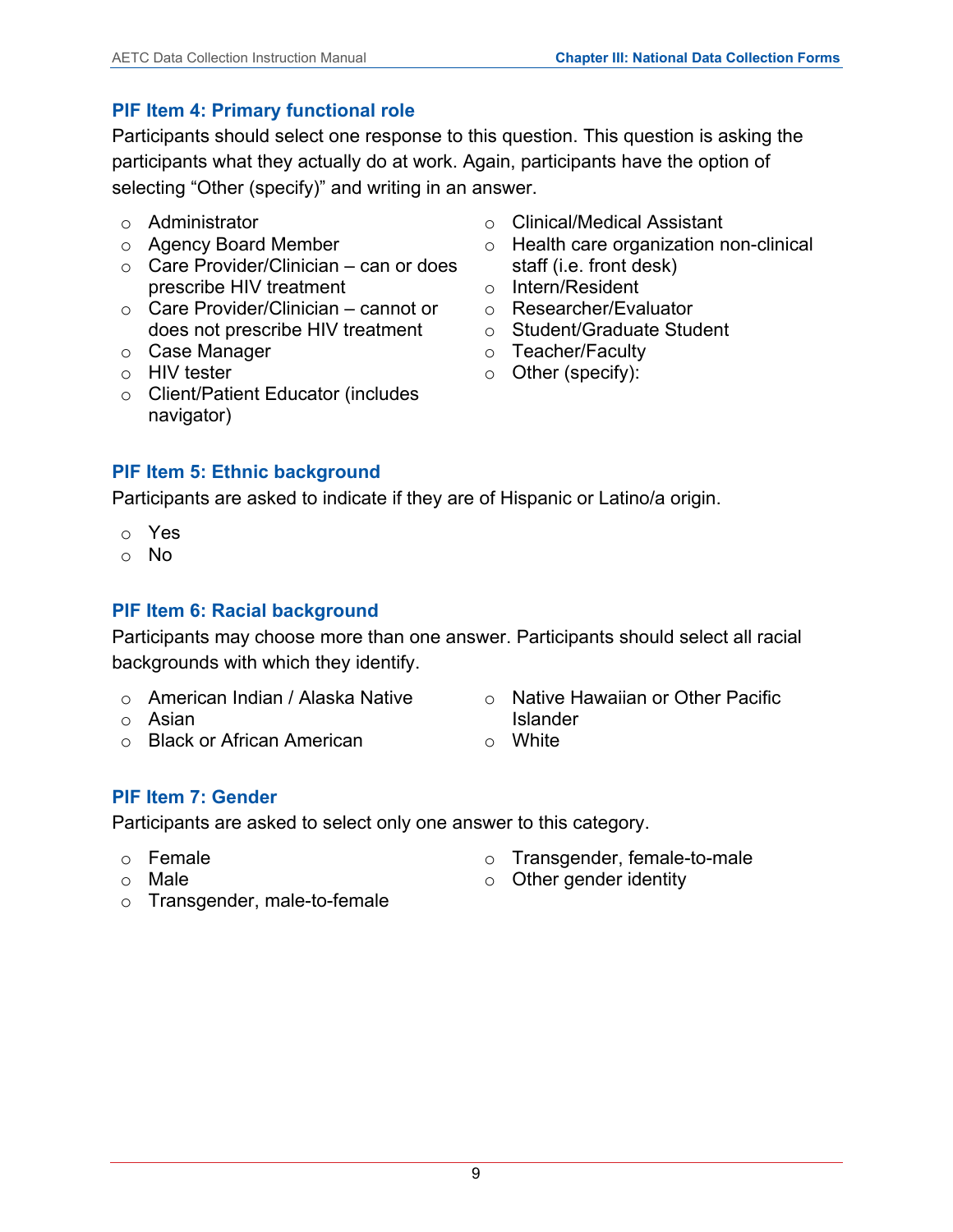## **PIF Item 8: Principal employment setting**

Participants should select the characteristic that best applies to the clinical setting in which the participant spends the majority of their working time. If participants choose "My principal employment setting does not involve the provision of care or services to patients/clients" or "I am Not Working," they should not complete the rest of the form.

- o Academic Health Center
- o Correctional facility
- o Emergency department
- o Federally qualified Health Center
- o Family Planning Clinic
- o HIV or Infectious Diseases Clinic
- o HMO/Managed Care Organization
- o Hospital-Based Clinic
- o Indian Health Services/Tribal Clinic
- o Long-term nursing facility
- o Maternal /child health clinic
- o Mental health clinic
- o STD clinic
- o Substance abuse treatment center
- o Student health clinic
- o Other community-based organization
- o Pharmacy
- o Military or veterans' health facility
- $\circ$  Other federal health facility
- o Private practice
- o State or local health department
- o Other primary care setting
- o My principal employment setting does not involve the provision care or services to patients/clients (Stop here. You are done with this form.)
- o I am not working (Stop here. You are done with this form.)

## **PIF Item 9: Employment zip codes**

This question requests the five-digit zip codes where the participant is employed. This will help HRSA identify participants who work in medically underserved communities. Participants should leave these items blank if they are not working or are students/graduate students with no client contact. If participants work in more than three different zip codes, the participant should identify the three zip codes in which they do the most work.

## **PIF Item 10: HIV prevention counseling and testing services**

This question asks participants who have direct client/patient care responsibilities to indicate whether they provide HIV prevention counseling and testing services directly to patients.

- o Yes
- o No

## **PIF Item 11: HIV pre-exposure prophylaxis**

This question asks participants who have direct client/patient care responsibilities to indicate whether they prescribe HIV pre-exposure prophylaxis (PrEP) to patients.

- o Yes
- o No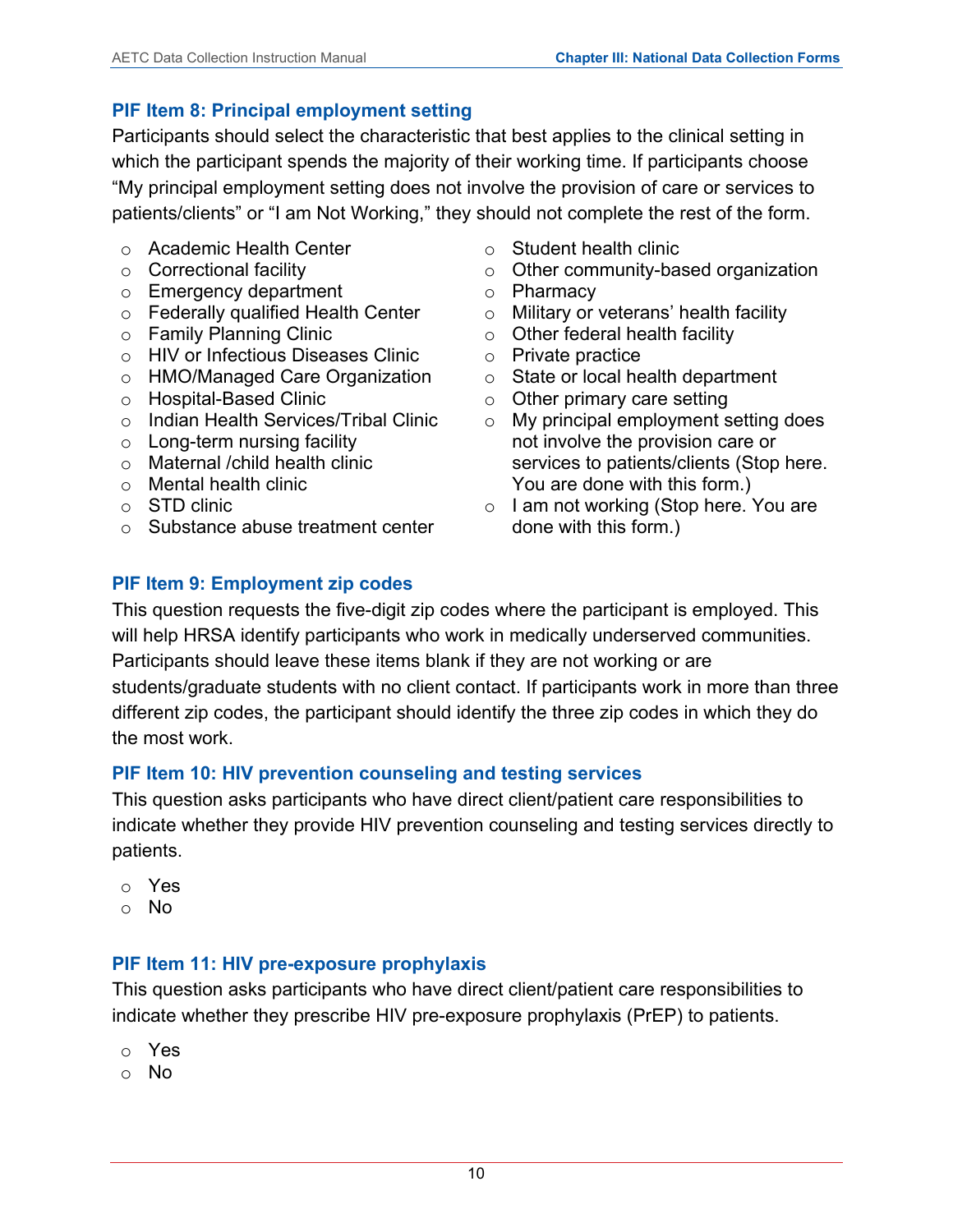#### **PIF Item 12: Antiretroviral therapy**

This question asks participants who have direct client/patient care responsibilities to indicate whether they prescribe antiretroviral therapy (ART) to patients.

- o Yes
- o No

#### **PIF Item 13: RWHAP funding**

The participants are asked to indicate whether their principal employer receives RWHAP funds. If they do not know whether their employer receives RWHAP funding, they should select "not sure."

- o Yes
- o No
- o Not Sure

## **PIF Item 14: Employment setting HIV care**

The participants are asked to indicate whether HIV care and treatment is provided at their principal employment setting. Participants should leave this item blank if they are not working or are students/graduate students with no client contact.

- o Yes
- o No

## **PIF Item 15: Direct interaction with clients/patients**

This yes/no question asks if care providers or clinicians—not the employer—provide direct services to clients/patients. If the response is "Yes," participants should continue with Item 16. If participants answer "No," they should not complete the remaining questions on this form.

o Yes

o No (Stop here. You are done with this form.)



Please note the definition of direct interaction with clients/patients in the glossary.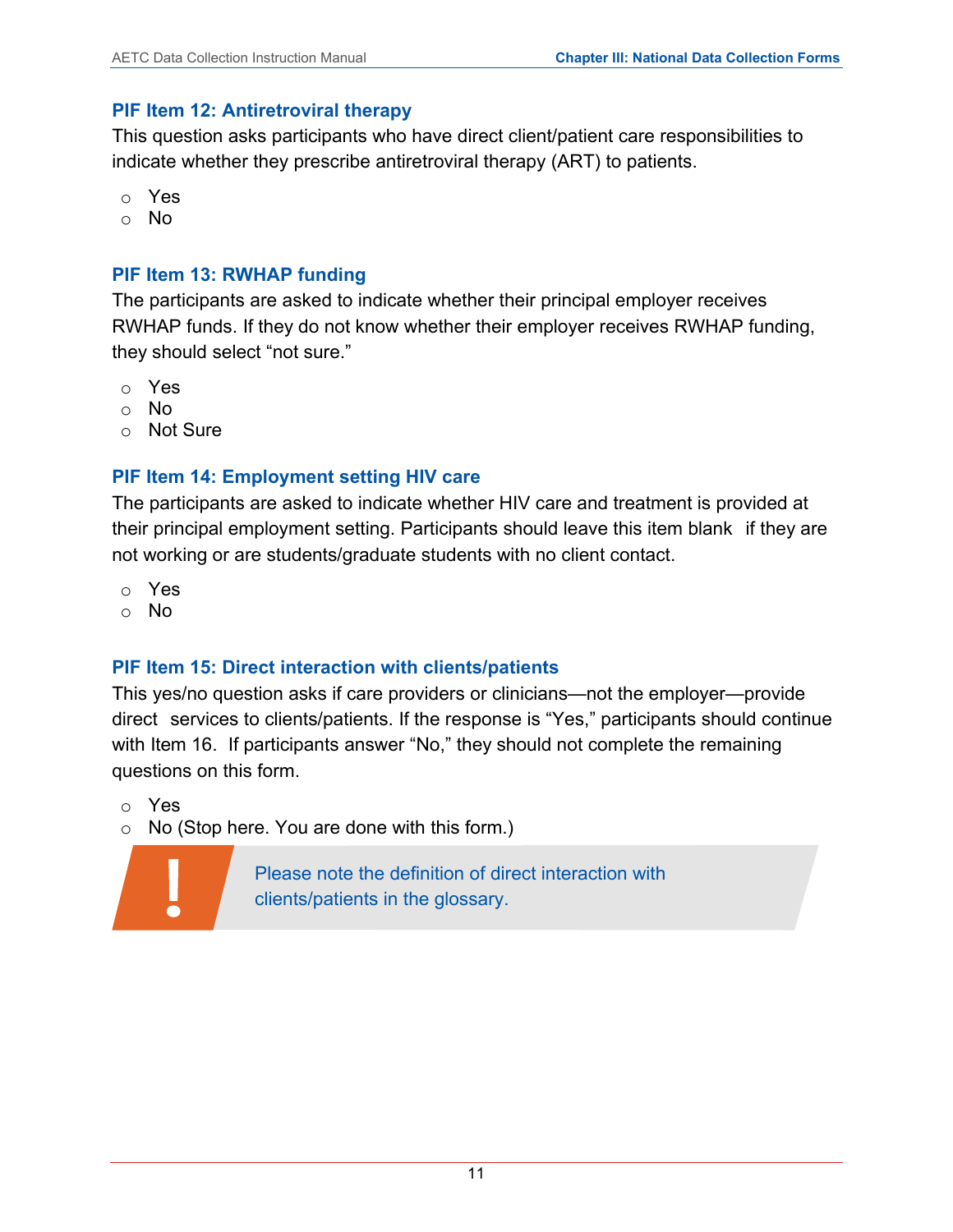#### **PIF Item 16: Services to clients/patients with HIV**

This question asks participants who have direct interaction with clients/patients to indicate whether they provide services directly to clients/patients with HIV. If the response is "Yes," participants should continue to complete the remaining questions on this form. If trainees do not provide direct services to people with HIV or know the status of their clients, they should choose "No". They should not complete the remaining questions.

- o Yes
- o No (Stop here. You are done with this form.)

## **PIF Item 17: Number of years providing direct services to clients/patients**

The participants are asked to indicate the number of years they have provided HIV services to clients/patients. Months should be rounded to the nearest whole year (e.g., 4 years and 5 months should be reported as 4 years).



## **PIF Item 18: Number of clients/patients to whom they provided direct service**

Participants should provide the number of people with HIV to whom they provide direct services. In the case where participants are not sure about the exact number, please round the estimate to the nearest ten.

## **PIF Item 19: Service provided to clients/patients with HIV**

This question asks participants to choose one of the options that best describes the way they provide services to people with HIV. Participants should select only one option.

- o Provide behavioral or support services, but no HIV treatment (i.e. case management, counseling, cognitive behavioral therapy, transportation, legal)
- o Provide clinical services to people living with HIV, but no HIV treatment (i.e. nutrition, physical therapy, psychiatry, general primary care)
- o Provide basic HIV care and treatment (novice)
- o Provide intermediate HIV care and treatment
- o Provide advanced HIV care and treatment
- o Provide expert HIV care and treatment, which includes training others and/or clinical consultation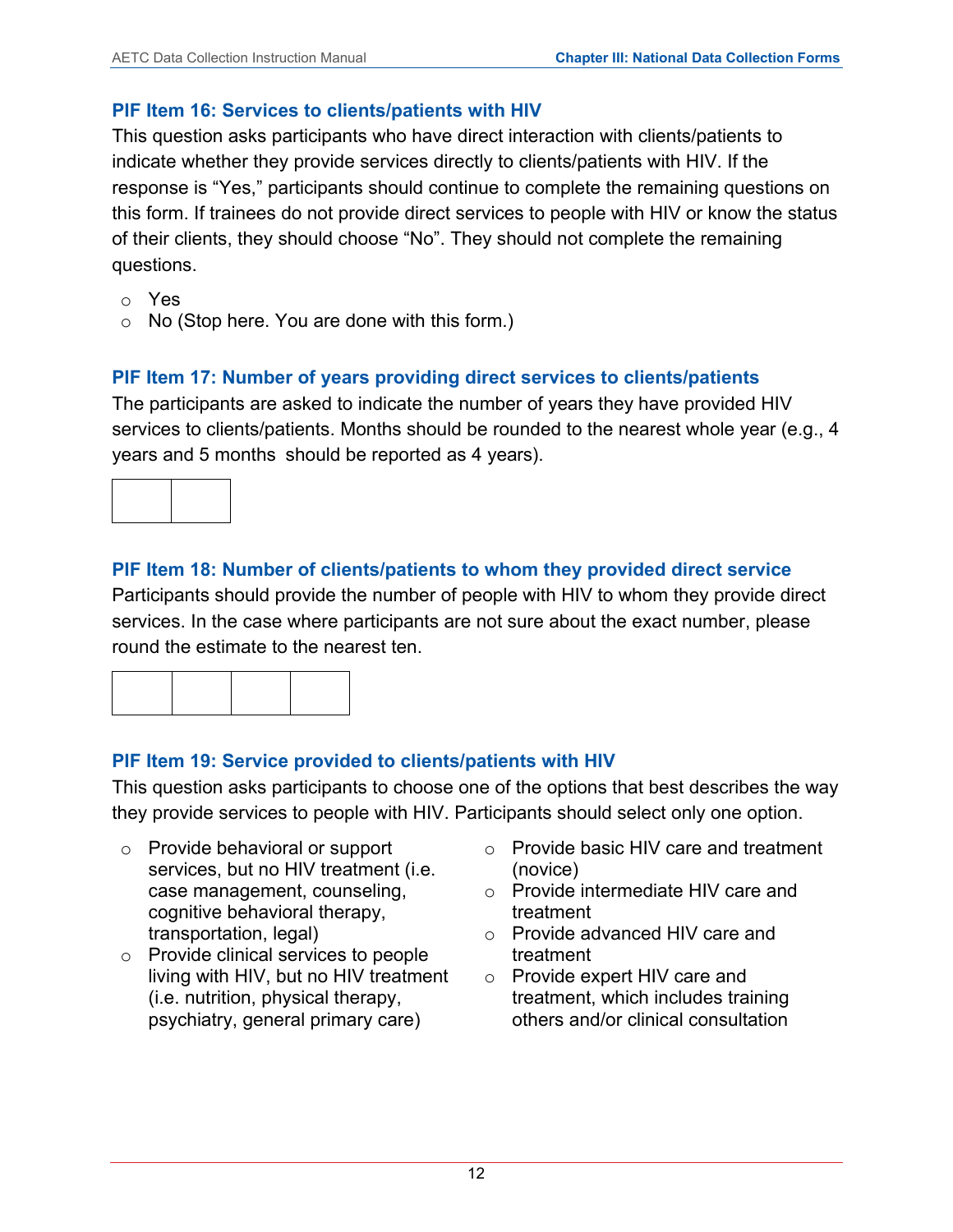#### **PIF Item 20: Clients/Patients who are racial/ethnic minorities**

This question asks participants who have direct client/patient care responsibilities to estimate the percentage of their clients/patients with HIV who are racial/ethnic minorities. These estimates should be based on the past calendar year (preceding twelve months) of the participant's services to people with HIV.

- o None
- o 1-24%
- $\circ$  25-49%
- $\circ$  50-74%
- o ≥75%

## **PIF Item 21: Clients/Patients who are co-infected with hepatitis B or hepatitis C**

This question asks participants who have direct client/patient care responsibilities to estimate the percentage of their clients/patients with HIV who are co-infected with hepatitis B or C. These estimates should be based on the past calendar year (preceding twelve months) of the participant's services to people with HIV.

- o None
- o 1-24%
- $\circ$  25-49%
- $\circ$  50-74%
- o ≥75%

## **PIF Item 22: Clients/Patients who are receiving antiretroviral therapy**

This question asks participants who have direct client/patient care responsibilities to estimate the percentage of their clients/patients with HIV who are receiving antiretroviral therapy. These estimates should be based on the past calendar year (preceding twelve months) of the participant's services to people with HIV.

- o None
- o 1-24%
- $\circ$  25-49%
- $O 50 74%$
- o ≥75%

## <span id="page-15-0"></span>**List of Participant IDs (PL) PL Item 1: AETC number**

This item indicates the assigned unique RWHAP AETC identifier. HRSA HAB uses this number to identify unique events by RWHAP AETC region.

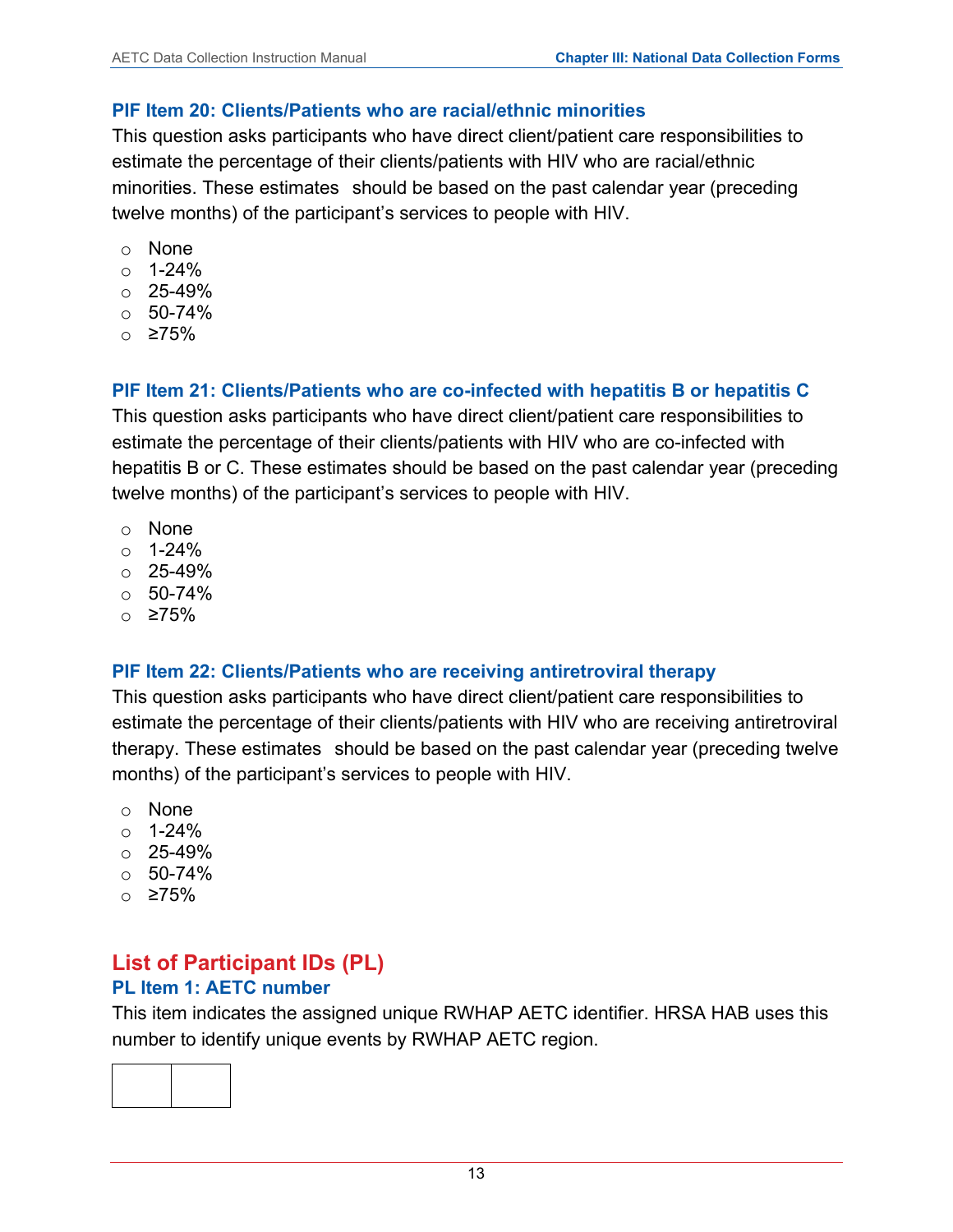#### **PL Item 2: Regional partner number**

This item indicates the number of the partner, if an event was held with a partner.



#### **PL Item 3: Event date**

This item is the date of the event. Activities that occur over multiple days should use the last date of the event.

#### **PL Item 4: Program ID number**

The Program ID is a variable created by the individual AETC to identify the event. It should be unique within the budget year. Each AETC may create their own method for creating the Program ID. The Program ID should be 8 digits in length and must contain only the numerals 0-9. One such method used in the past has been YYMMDDNN where YY is the two-digit year, MM is the two-digit month, DD is the two-digit day, and NN is a two-digit counter starting at 01 to distinguish multiple events occurring on the same date.

## **PL Item 5: Participant unique ID**

Fill in the unique identifier created for PIF Item 1 for the participant.

## <span id="page-16-0"></span>**Event Record (ER)**

Each trainer or RWHAP AETC completes an ER form at the end of an event.



**If a training event has multiple tracks for different cohorts of participants, complete an ER for each track.**

## **ER Item 1: AETC number**

This item indicates the RWHAP AETC number. HRSA HAB uses this number to identify unique events by RWHAP AETC region.



## **ER Item 2: Regional partner number**

This item indicates the number of the partner, if an event was held with a partner.

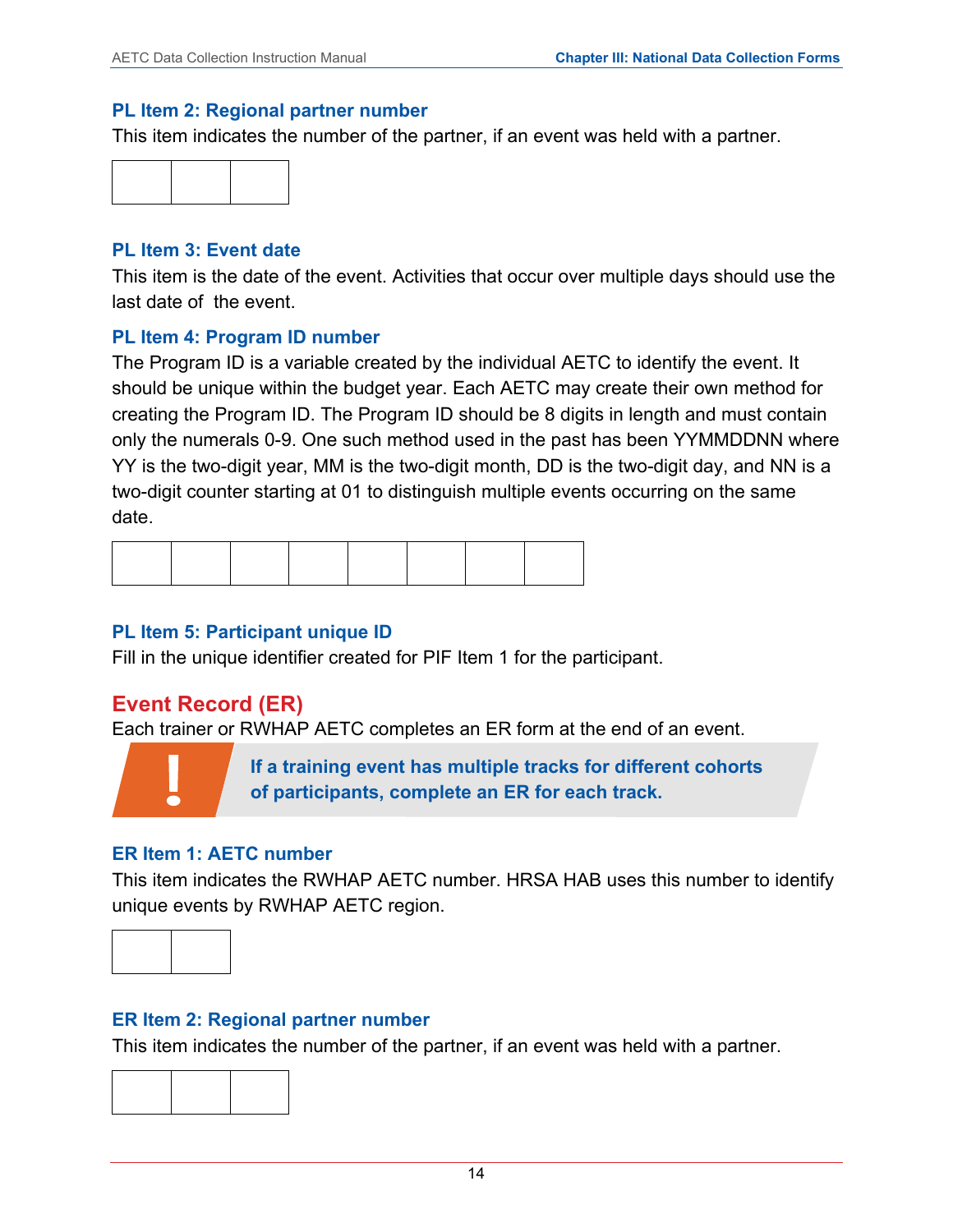#### **ER Item 3: Event date**

This item is the date of the event. Activities that occur over multiple days should use the last date of the event.

Archived webinars that were originally held as live events should be considered part of the live Event Record. However, if CEUs were part of the live event but not the recorded event, a new Event Record should be created for the archived event. Archived webinars that were not originally held as live events should have 1 Event Record created. The event date should be the last date of the budget period.

## **ER Item 4: Minority AIDS funds**

This item indicates if there were any Minority AIDS Initiative (MAI) funds used to support the event.

- o Yes
- o No

## **ER Item 5: Source of funds**

This item indicates if there were any MAI funds, RWHAP AETC funds, CDC, CARES Act funds, EHE funds or Other funding used to support the event (select one). If "Other" is selected, you must specify the source of funds used.

- o MAI
- o AETC
- o CDC funding
- o CARES Act
- o EHE
- o Other, (specify:\_\_\_\_\_\_\_\_\_\_\_\_\_\_)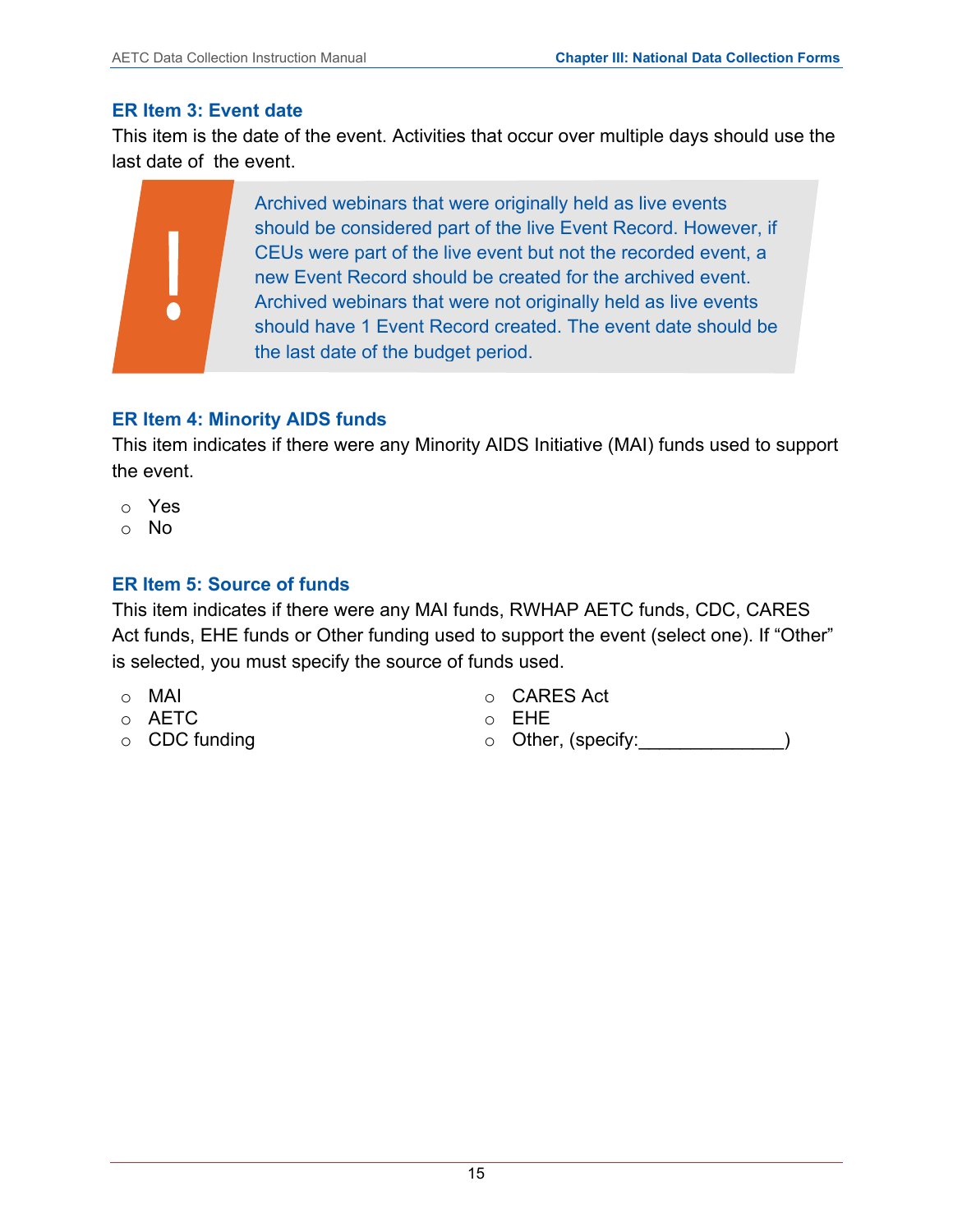## **ER Item 6: AETC program funding used**

Indicate which sources of RWHAP AETC programmatic funding were used.

- o Core Training and Technical Assistance (Skip to question 9)
- o Practice Transformation (Skip to question 7)
- o Interprofessional Education (Skip to question 8)
- o None, MAI only (Skip to 9)



## **ER Item 7: Clinic ID# (for Practice Transformation Project only)**

If "Practice Transformation" is selected in ER Item 6, indicate the clinic ID#.



If multiple clinics participate, report only the "lead" clinic ID# in ER Item 7.

## **ER Item 8: Health professional program ID# (for Interprofessional Education Project only)**

If "Interprofessional Education" is selected in ER Item 6, indicate the lead health professional program ID#.



See Chapter III: Glossary for the definition of lead health professional program.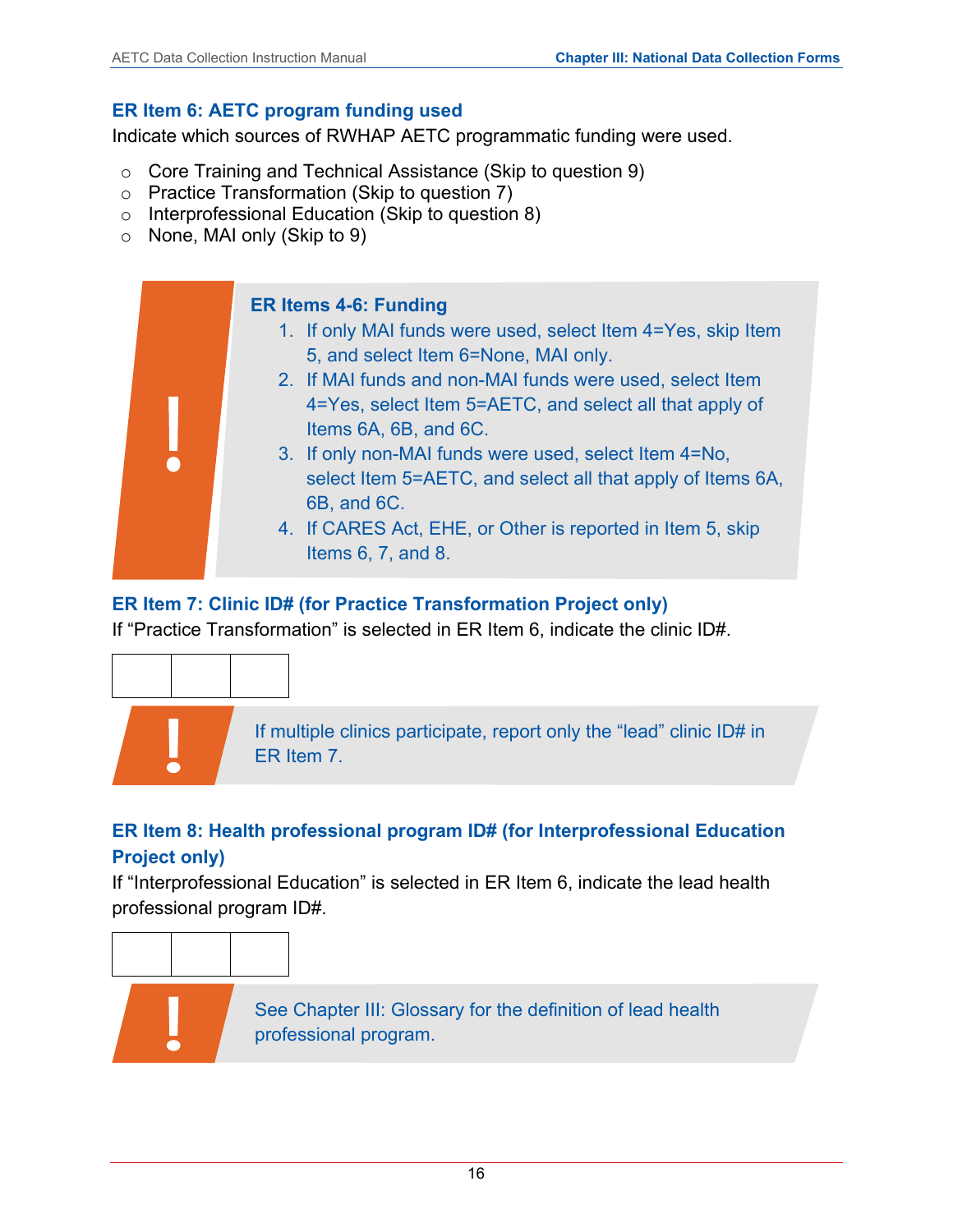#### **ER Item 9: Multi-session event**

Indicate if the training is part of a multi-session event. If "no", skip to question 11.

- o Yes
- o No (Skip to question 11)

#### **ER Item 10: Sessions planned**

If "yes" is selected in ER Item 9, indicate how many sessions are planned.



#### **ER Item 11: Session number**

Indicate the session number of the training event.



#### **ER Item 12: State**

Indicate the state where the event occurred. For live online events, use the state where the event was hosted.



#### **ER Item 13: Zip code**

Indicate the zip code where the event occurred. For live online events, use the zip code where the event was hosted.



ER Item 14 is intentionally left blank. See the AETC Codebook for guidance on file schema.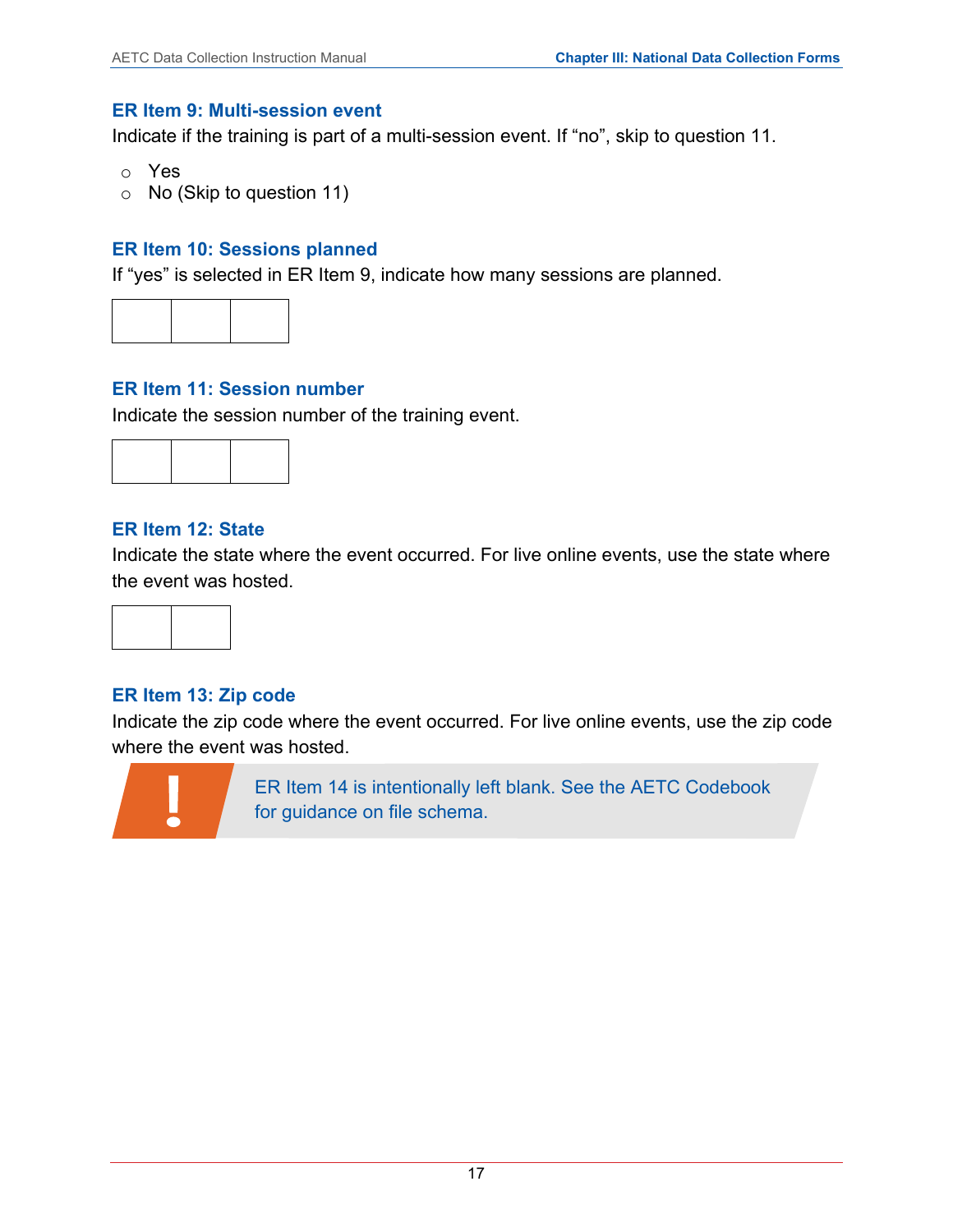## **ER Item 15: Training content**

Indicate the topics that best describe the content covered by the training (check all that apply).

- o HIV prevention
- o HIV testing and diagnosis
- o Linkage/referral to HIV care
- o Engagement and retention in HIV care

## **ER Items 16-20: Event topics**

Indicate which topics were discussed for 15 minutes or longer during the event. Check all the options that apply.

## **ER Item 16: HIV prevention**

Indicate which, if any, of the HIV prevention topics were addressed during the event. Trainers may fill in more than one option for this item.

- o Behavioral prevention
- o Harm reduction / safe injection
- o HIV transmission risk assessment
- o Postexposure prophylaxis (PEP, o U=U/treatment as prevention occupational and nonoccupational)
- o Preexposure prophylaxis (PrEP)
- o Prevention of perinatal or mother-tochild transmission
- - o Other biomedical prevention

## **ER Item 17: HIV background and management**

Indicate which, if any, of the HIV background and management topics were addressed during the event. Trainers may fill in more than one option for this item. In the case where "Other" is selected, please specify the topic discussed.

- o Acute HIV
- o Adult and adolescent antiretroviral treatment
- o Aging and HIV
- o Antiretroviral treatment adherence, including viral load suppression
- o Basic Science
- o Clinical manifestations of HIV disease
- o HIV diagnosis (i.e. HIV testing)
- o HIV epidemiology
- o HIV monitoring lab tests (i.e. CD4 and viral load)
- o HIV resistance testing and interpretation
- o Linkage to care
- o Pediatric HIV management
- o Retention and/or re-engagement in care
- $\circ$  Other (specify:
- o Antiretroviral treatment and adherence
- o Management of co-morbid conditions
- o Other, please specify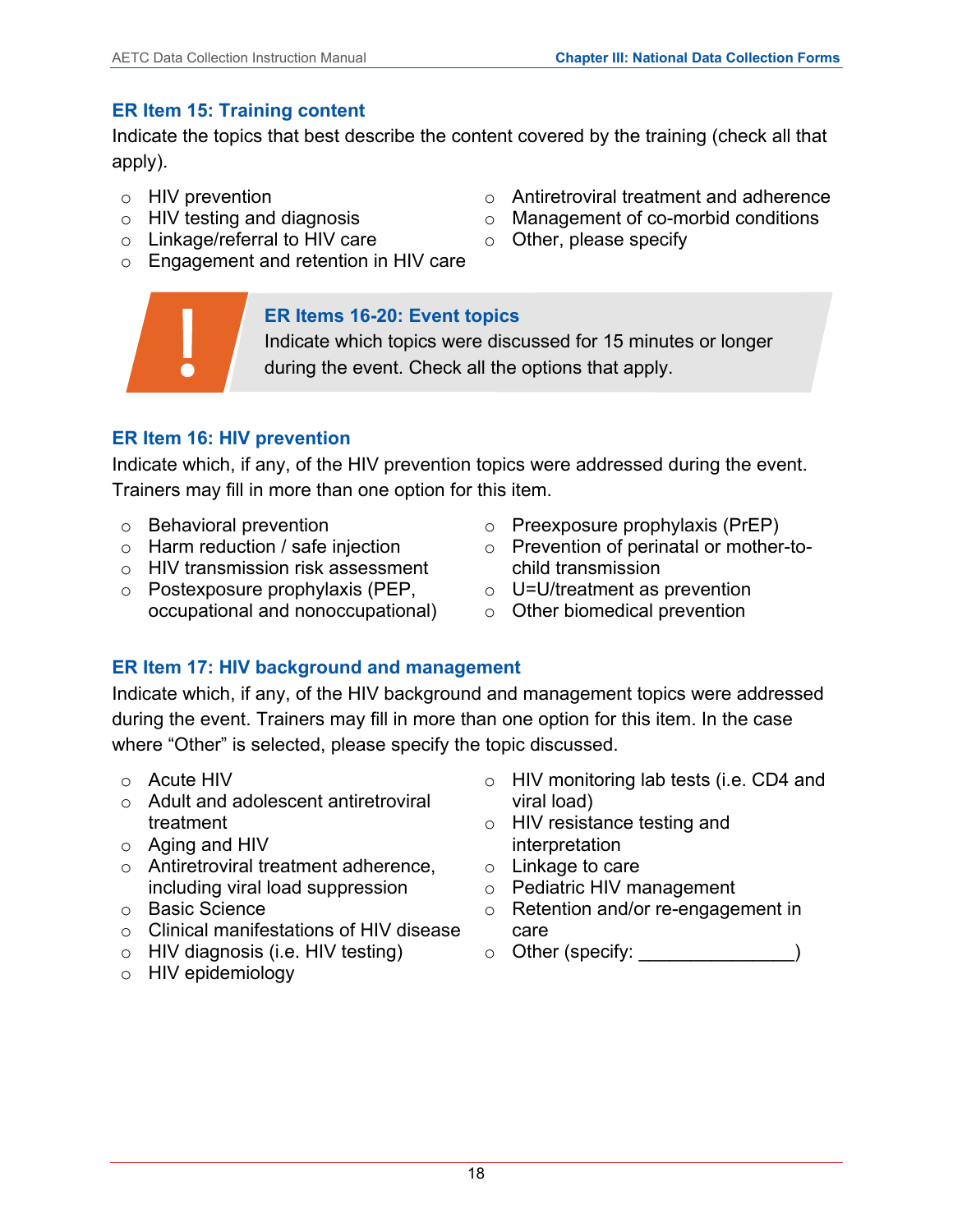## **ER Item 18: Primary care and comorbidities**

Indicate which, if any, of the primary care and comorbidities topics were addressed during the event. Trainers may fill in more than one option for this item. In the case where "Other" is selected, please specify the topic discussed.

- o Cervical cancer screening, including HPV
- o Hepatitis B
- o Hepatitis C
- o Immunization
- o Influenza
- o Malignancies
- o Medication-assisted therapy for substance use disorders (i.e., buprenorphine, methadone, and/or naltrexone)
- o Mental health disorders
- o Non-infection comorbidities of HIV or viral hepatitis (i.e. cardiovascular, neurologic, renal disease)
- o Nutrition



o Opportunistic infections

- o Oral health
- o Osteoporosis
- o Pain management
- o Palliative care
- o Primary care screenings
- o Reproductive health, including preconception planning
- o Sexually transmitted infections
- o Substance use disorders, not including opioid use
- o Opioid use disorder
- o Tobacco cessation
- o Tuberculosis
- $\circ$  Other (specify:

COVID-19 training should be reported in the "Other/specify" field.

## **ER Item 19: Issues related to care**

Indicate which, if any, of the issues related to care of people with HIV were addressed during the event. Trainers may fill in more than one option for this item.

- o Cultural competence
- o Health literacy
- o Low English proficiency
- o Motivational interviewing
- o Stigma or discrimination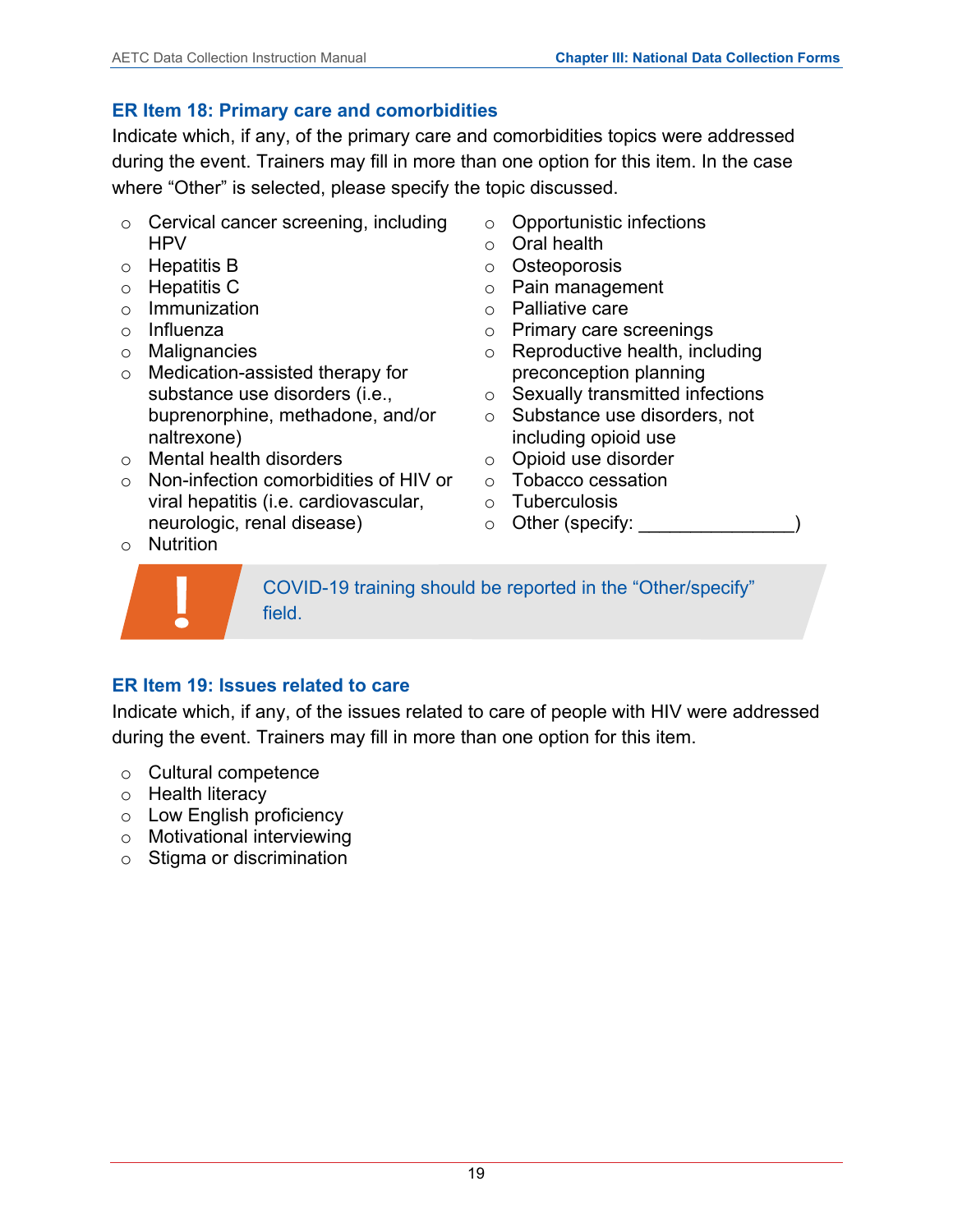#### **ER Item 20: Health care organization or systems issues**

Indicate which, if any, of the heath care organization or systems issues were addressed during the event. Trainers may fill in more than one option for this item.

- o Billing for services and payment models
- o Case management
- o Community linkages
- o Confidentiality / HIPAA
- o Coordination of care
- o Funding or resource allocation
- o Health insurance coverage (i.e. Affordable Care Act, health insurance ○ Use of technology (i.e. electronic exchanges, managed care)
- o Legal issues
- o Organizational infrastructure
- o Organizational needs assessment
- o Patient-centered medical home
- o Practice Transformation
- o Quality Improvement
- o Team-based care (i.e. interprofessional training)
- o Telehealth
- health records)

Indicate which, if any, of the target populations were addressed during the event. Trainers may fill in more than one option for this item. In the case where a population is not indicated, fill in the "Other" bubble and write in the omitted population.

- $\circ$  Children (ages 0 to 12)
- o Adolescents (ages 13 to 17)

**ER Item 21: Target populations**

- o Young adults (ages 18 to 24)
- o Older adults (ages 50 and over)
- o American Indian or Alaska Native
- o Asian
- o Black or African American
- o Hispanic or Latino
- o Native Hawaiian or Pacific Islander
- $\circ$  Other race / ethnicity (specify: )
- o Women
- o Gay, lesbian, bisexual, transgender, or other gender
- o Homeless or unstably housed
- o Incarcerated or recently released
- o Immigrants
- o U.S.-Mexico border population
- o Rural populations
- o Other special population (specify: )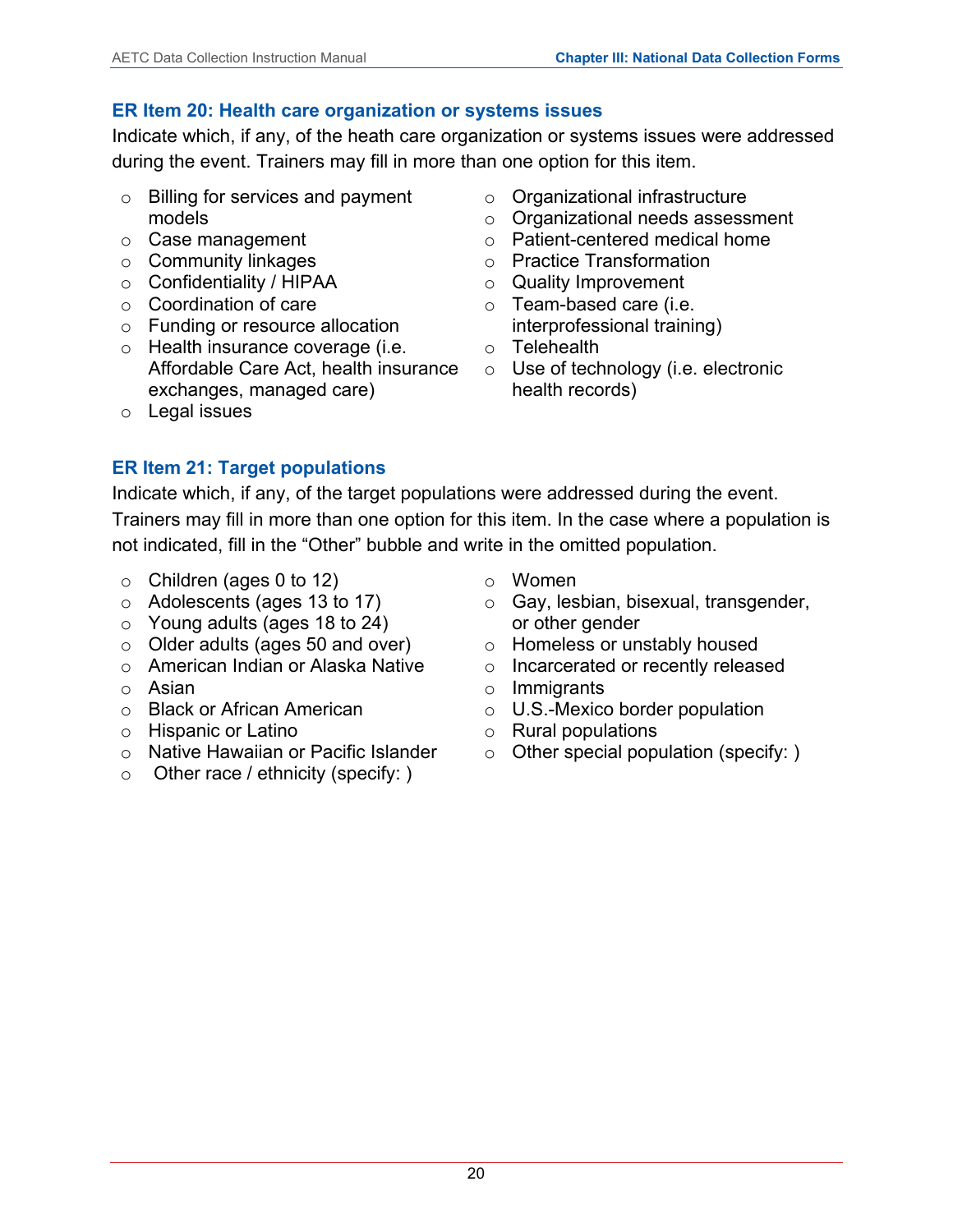## **ER Item 22: AETC collaboration**

This question will determine how often a RWHAP AETC works in collaboration with another organization to finance, plan and execute a training event. Collaboration must include financial or RWHAP AETC personnel time contribution.

If two or more RWHAP AETCs jointly sponsor a training event, they should decide ahead of time which RWHAP AETC will collect the PIFs. That RWHAP AETC must send the PIFs to HRSA and indicate on the ER which RWHAP AETC jointly sponsored the event according to the choices provided.

The partnering RWHAP AETCs that do not collect the PIFs should not send any PIFs to HRSA for that jointly sponsored event. They should still fill out an ER and make sure that the program ID matches the program ID used by the RWHAP AETC that is sending the PIFs to HRSA. They should also make sure to fill out Item 22, so it reflects the collaboration with the other RWHAP AETC(s).

- o AETC National Coordinating Resource Center
- o AETC National Clinicians' Consultation Center
- o Mid Atlantic AETC
- o Midwest AETC
- o Mountain West AETC
- o New England AETC
- o Northeast/Caribbean AETC
- o Pacific AETC
- o South Central AETC
- o Southeast AETC

## **ER Item 23: Federally funded training centers**

If the event was conducted collaboratively with a federally funded training center, fill in the appropriate response.

- $\circ$  Addiction Technology Transfer Center  $\;\;\circ\;$  Public Health Training Center (PHTC) (ATTC)
- o Area Health Education Center (AHEC)
- o Capacity Building Assistance (CBA) **Provider**
- o Family Planning National Training Center
- o Mental Health Technology Transfer Centers (MHTTC)
- 
- o STD Clinical Prevention Training Center (PTC)
- o TB Regional Training and Medical Consultation Center
- o Viral Hepatitis Education and Training Project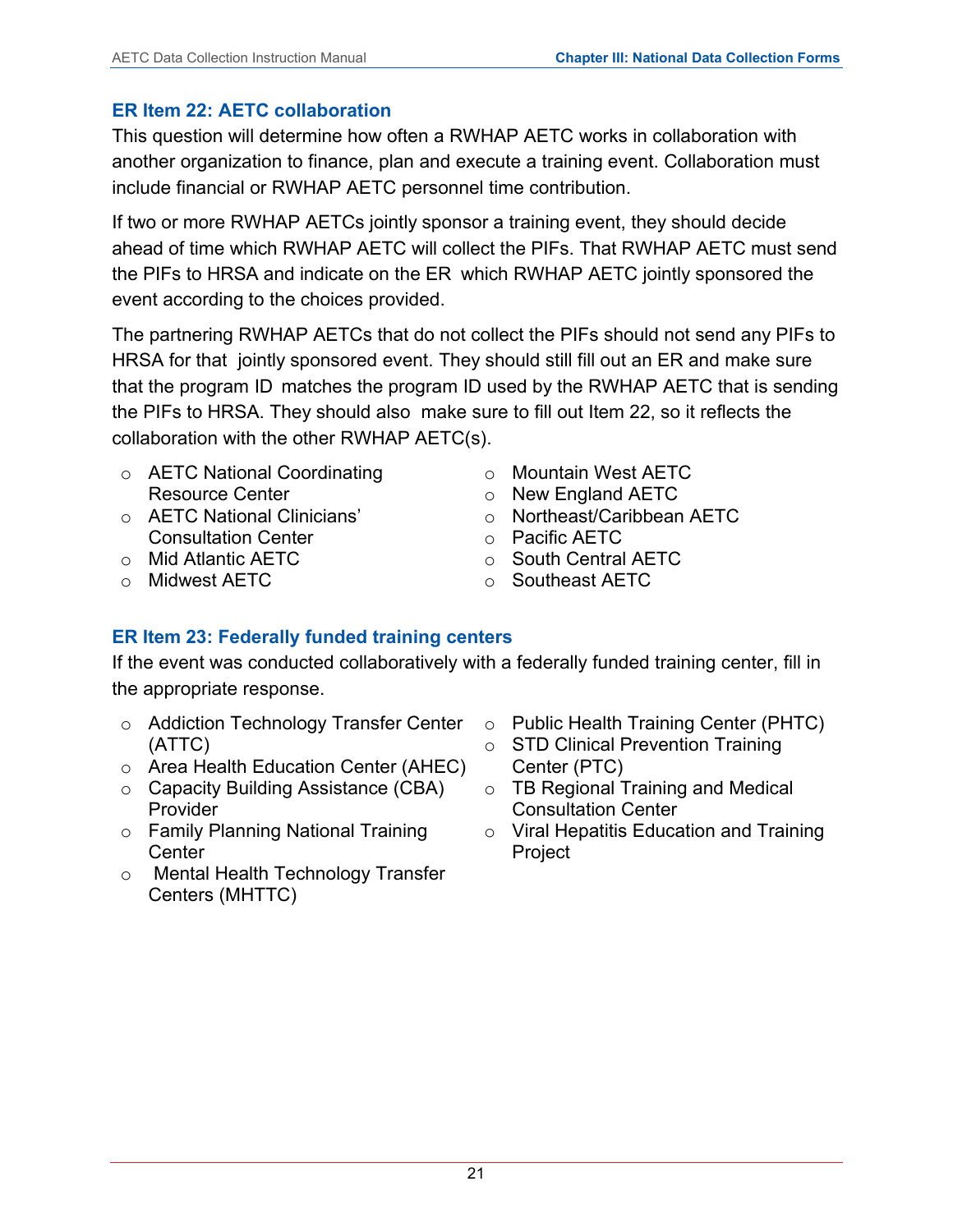## **ER Item 24: Other collaborations**

If the event was conducted collaboratively with another organization type, fill in the appropriate response. If the organization is not listed, select "Other" category and write the organization type.

- o AIDS services organization
- o Other community-based organization
- o Community health center, or Federally Qualified Health Center (FQHC) funded by HRSA
- o Correctional institution
- o Faith-based organization
- o Health professions school
- o Historically Black College or University
- o Hispanic-Serving Institution
- o Hospital or hospital-based clinic
- o Ryan White HIV/AIDS Programfunded organization, including subrecipients
- o Tribal College or University
- o Tribal health organization
- o Other (specify: \_)

## **ER Item 25: Total hours of event**

The trainer has the option of assigning hours to six different training modalities for the same event. (See Chapter III: Glossary, for a further explanation of training modalities. A table of the training and TA modalities is below.) The trainer may distribute the training hours to the nearest quarter hour across all training modalities. Hours should be expressed in decimals, for example, 12 ¼ hours should be written as 12.25.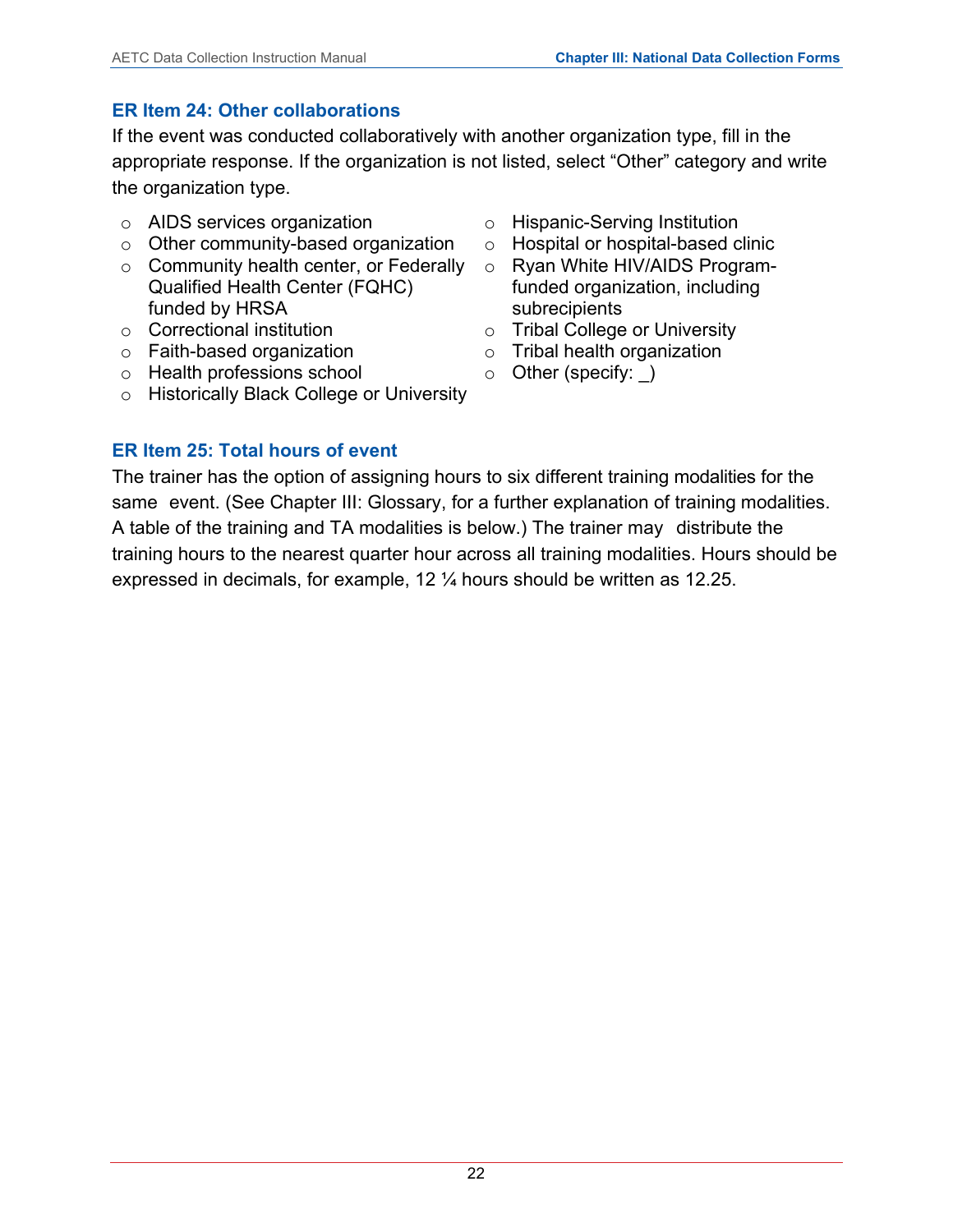| <b>Training and</b><br><b>TA Modality</b>                       | Length                   | <b>Patient</b><br><b>Involvement</b>                                   | <b>Attendance</b>                          | <b>Example</b>                                                                                              |
|-----------------------------------------------------------------|--------------------------|------------------------------------------------------------------------|--------------------------------------------|-------------------------------------------------------------------------------------------------------------|
| <b>Didactic</b><br><b>Presentations</b>                         | 30<br>minutes            | <b>None</b>                                                            | Any number                                 | Plenary sessions at<br>conferences,<br>lectures, "brown<br>bag lunches"                                     |
| <b>Not</b><br>Interactive<br><b>Presentations</b><br>applicable |                          | Generally,<br>fewer than<br>Minimal $-$ Q &<br>40<br>A<br>participants |                                            | (Selected) breakout<br>sessions at<br>conferences,<br>workshops                                             |
| Communities of<br>Practice                                      | <b>Not</b><br>applicable | None                                                                   | Any number                                 | Ongoing<br>workgroups on<br>specific topic areas<br>(e.g., work force,<br>Practice<br>Transformation)       |
| <b>Clinical</b><br>Preceptorships                               | <b>Not</b><br>applicable | Presentations<br>possible                                              | Generally,<br>fewer than 5<br>participants | "mini-residency,"<br>preceptorships                                                                         |
| <b>Clinical</b><br>Consultation                                 |                          | Discussion of<br>patients, often<br>in patient's<br>presence           | One-on-one<br>or small<br>group            | Discussion of real<br>(current) cases;<br>provider- driven<br>session                                       |
| Coaching for<br>Organizational<br>Capacity<br><b>Building</b>   |                          | <b>None</b>                                                            | One-on-one<br>or small<br>group            | Individual or group<br>consultation related<br>to organizational<br>issues rather than<br>clinical concerns |

## **Characteristics of Different Training Types**

## **ER Item 26: Continuing education**

Indicate whether continuing education credits were made available to event participants.

- o Yes
- o No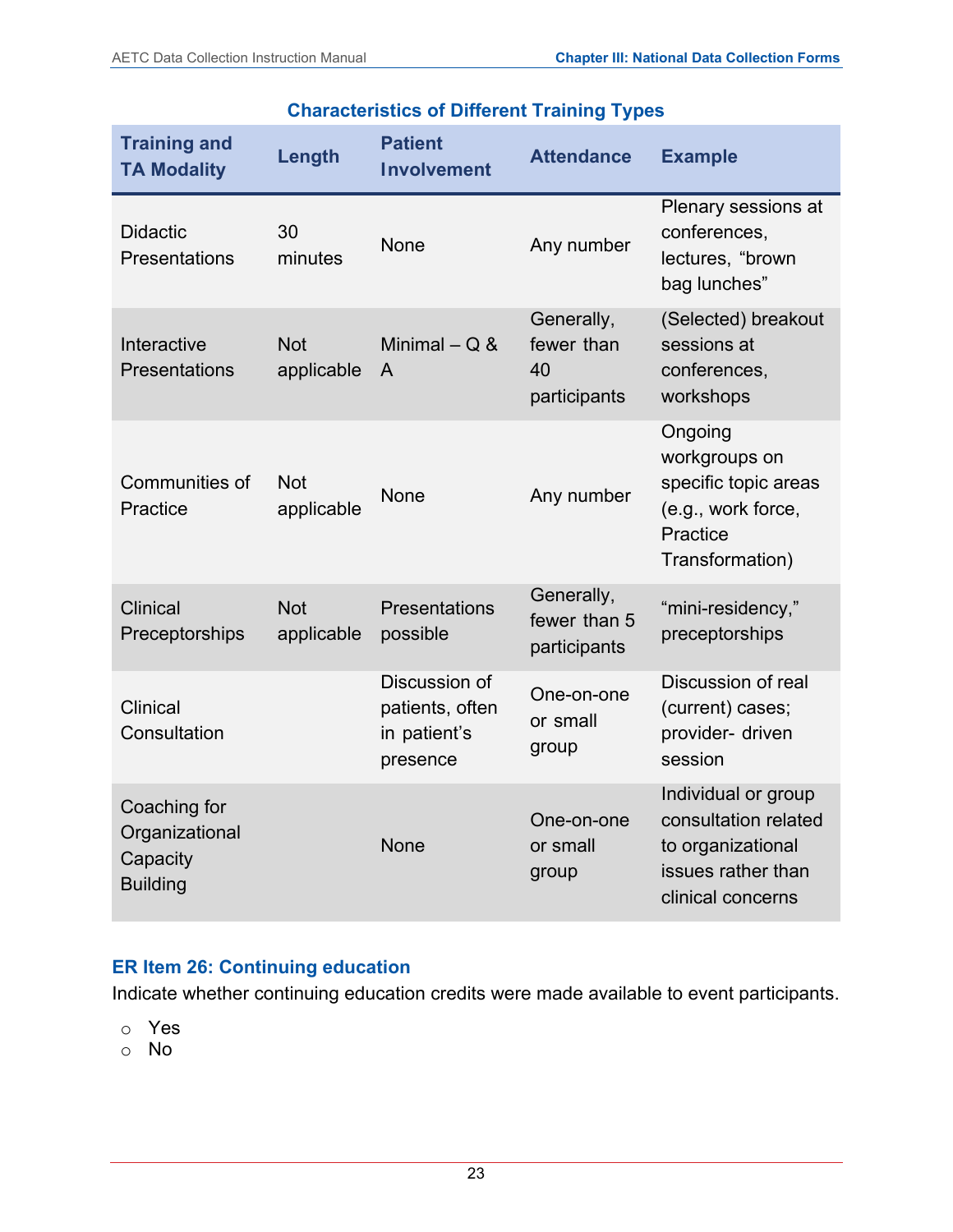#### **ER Item 27: Program ID Number**

The Program ID is a variable created by the individual AETC to identify the event. It should be unique within the budget year. Each AETC may create their own method for creating the Program ID. The Program ID should be 8 digits in length and must contain only the numerals 0-9. One such method used in the past has been YYMMDDNN where YY is the two-digit year, MM is the two-digit month, DD is the two-digit day, and NN is a two-digit counter starting at 01 to distinguish multiple events occurring on the same date.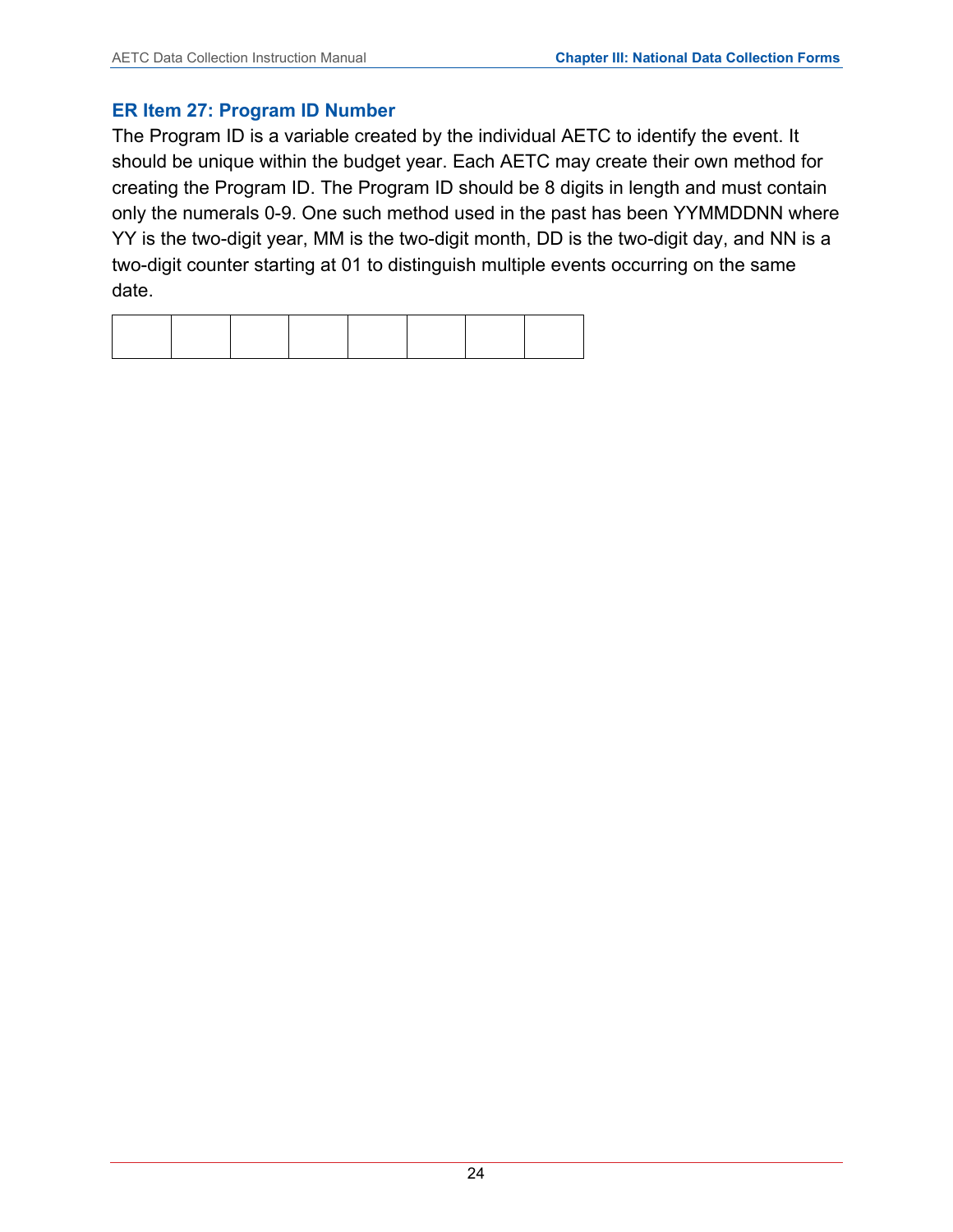# <span id="page-27-0"></span>Chapter IV: Glossary

## <span id="page-27-1"></span>**Event Record (ER)**

## **Collaborating Organizations**

**AIDS Community-Based Organization** is an agency that provides professional and volunteer services to people with HIV.

**Addiction Technology Transfer Centers (ATTC)** are dedicated to identifying and advancing opportunities for improving substance use disorder treatment. The Centers are funded by the Substance abuse and Mental Health Services Administration (SAMHSA) to upgrade the skills of existing practitioners and other health professionals and to disseminate the latest science to the substance use disorder treatment community.

**Agencies funded by the RWHAP** are organizations that receive funding as a direct recipient or as a sub-recipient under RWHAP Parts A-F.

**Area Health Education Centers** are programs that use university resources to provide educational services to students, faculty, and practitioners in underserved areas and, at the same time, improve the delivery of healthcare in the service area.

**College/University/Health Profession Schools** provide training necessary to become healthcare service providers (e.g., medical school, nursing school, dental school, medical technicians).

**Community Health Centers** include federally and/or state-funded community or migrant health centers that provide a range of medical and mental health services to people regardless of their ability to pay.

**Corrections** refer to state and local correctional facilities and jails.

**Faith-based Organizations** are owned and operated by a religiously affiliated entity, such as a Catholic hospital.

Historically Black College or University (HBCU)/Hispanic Serving Institution (HSI)/Tribal College or University are institutions of higher learning whose primary mission is to serve specific minority populations.

• **HBCU** is a designation of a "historically black college or university that was established prior to 1964, whose principal mission was, and is, the education of black Americans, and that is accredited by a nationally recognized accrediting agency or association determined by the Secretary [of Education] to be a reliable authority as to the quality of training offered or is, per such an agency or association, making reasonable progress toward accreditation."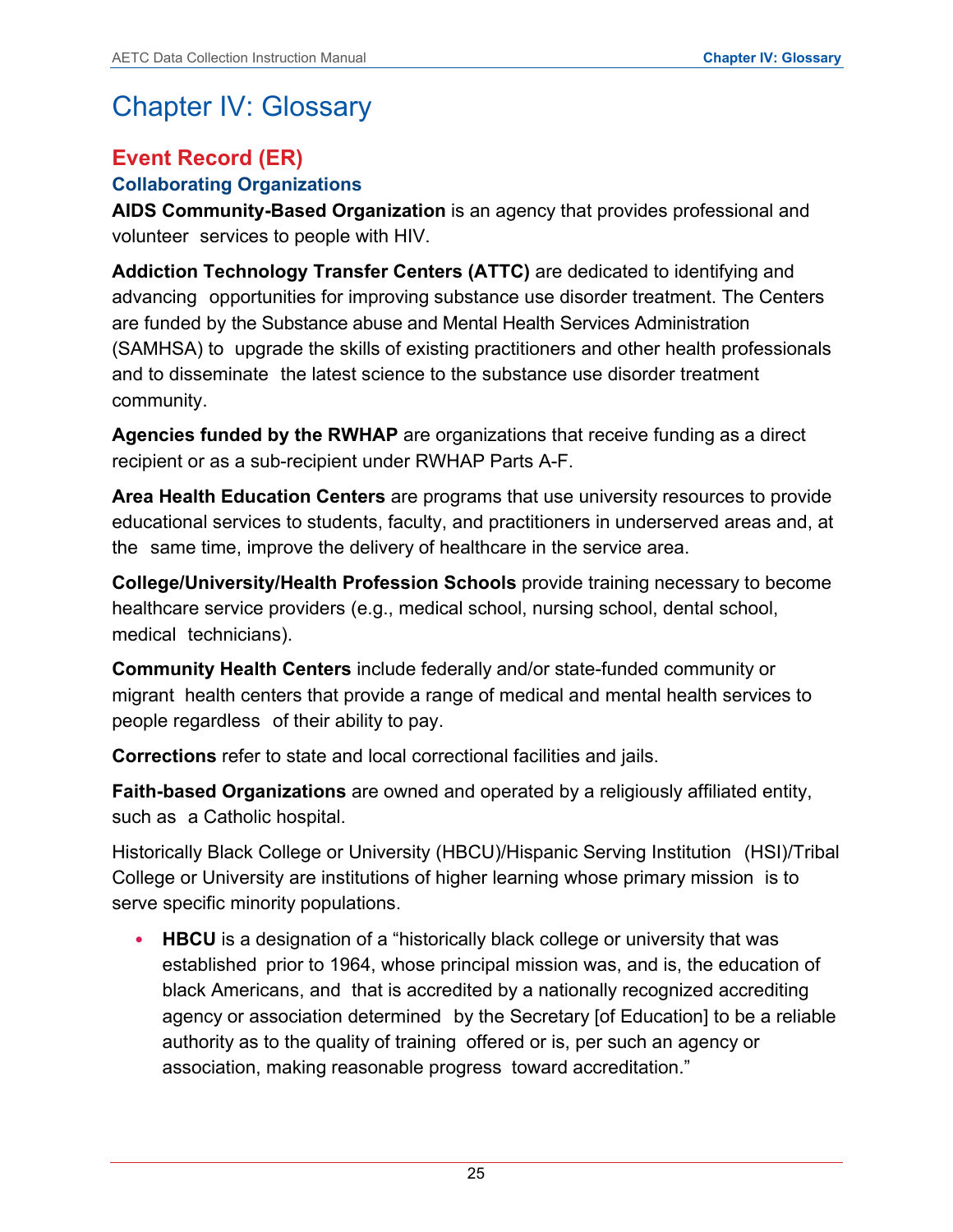- **HSIs** are colleges or universities whose enrollment at a college or university must have at least 45 percent full-time, Hispanic undergraduate student enrollment and at least 50 percent of its Hispanic student population must be low income.
- **Tribal Colleges** are located on federal trust territories and were created in response to the higher education needs of American Indians, and generally serve geographically isolated populations that have no other means of accessing education beyond the high school level. Tribal Colleges combine personal attention with cultural relevance, to encourage American Indians – especially those living on reservations – to overcome the barriers they face to higher education.

**Hospital or Hospital-based Clinic** includes ambulatory/outpatient care departments or clinics, rehabilitation facilities (physical, occupational, speech), hospice programs, substance misuse treatment programs, sexually transmitted disease (STD) clinics, HIV clinics, and inpatient case management service programs.

**Lead Health Professional Program (HPP)** is an accredited academic or training program that confers a healthcare degree or certificate and is the HPP conducting the training/event. This includes the HPP affiliation of the faculty providing the training.

**National Clinician Consultation Center (NCCC)** is an RWHAP AETC clinical resource for health care professionals operated by the University of California San Francisco at San Francisco General Hospital under a grant from HRSA. The center offers health care providers with a national resource to obtain timely, expert and appropriate responses to clinical questions related to: Treatment of persons with HIV ("WARMLINE": 800-933-3413), Health care worker exposure to HIV and other bloodborne pathogens (PEPline: 888-448-4911), Treatment of HIV-infected pregnant women and their infants, hepatitis B and C virus HIV coinfections, and behavioral health management for people with HIV.

**AETC National Evaluation Contractor** under a contract with HRSA, is responsible for program evaluation activities, including assessing the effectiveness of the RWHAP AETCs' education, training, and consultation activities.

**AETC National Coordinating Resource Center,** managed by Rutgers, the State University of New Jersey under a cooperative agreement with HRSA, supports the training needs of the regional RWHAP AETCs through coordination of HIV training materials, rapid dissemination of new treatment advances and changes in treatment guidelines, and critical review of available patient education materials. It is a Web-based HIV training resource [\(http://aidsetc.org/\)](http://aidsetc.org/).

**Prevention Training Center (PTC), the National Network of STD/HIV Prevention Training Centers**, is a CDC-funded group of regional centers created in partnership with health departments and universities. The PTCs are dedicated to increasing the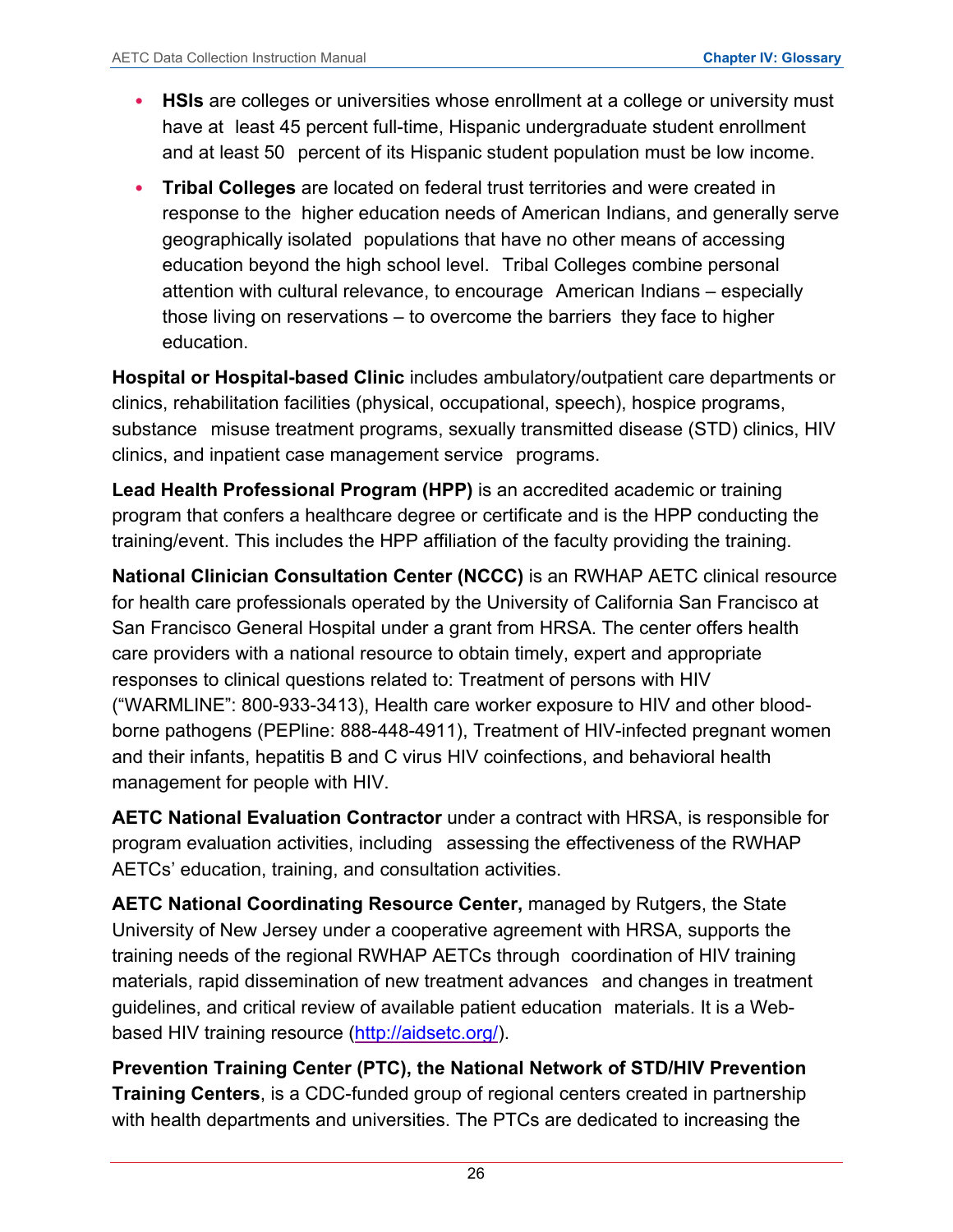knowledge and skills of health professionals in the areas of sexual and reproductive health. The network provides health professionals with a spectrum of state-of–the-art educational opportunities, including experiential learning with an emphasis on prevention.

**Tribal Health Organizations** include health care organizations of the Sovereign Tribal Nations as well as Indian Health Services health care facilities that serve American Indians and Alaska Natives.

**Tuberculosis (TB) Training Centers** provide medical consultation within each Center's region. As part of their first-year activities, the Tuberculosis (TB) Regional Training and Medical Consultation Centers (RTMCCs) conducted extensive needs assessments to determine TB education and training resources and needs in their regions.

#### **Federal Initiatives**

**American Indian/Alaska Native Initiative** integrates substance use disorder and mental health services with HIV primary healthcare for American Indian and Alaska Native communities. It is designed for people with HIV or at risk for HIV infection with co-morbidities of substance misuse (including alcohol), sexually transmitted infections and/or mental illness.

**Border Health Initiative (BHI)** supports community-based organizations and public health agencies along the California-Baja California border in order to respond to public health challenges and improve access to quality health services for border communities.

**Minority AIDS Initiative (MAI)** is a national HHS initiative that provides special resources to reduce the spread of HIV and improve health outcomes for people with HIV within communities of color. This initiative was enacted to address the disproportionate impact of the disease in such communities.

## **Training Modality**

**Didactic Presentations** have the training objective of changing knowledge, attitudes and skills. They are a minimum of 30 minutes in length and the learner listens to a lecture-type presentation and has the opportunity to ask questions. Examples might include plenary sessions at conferences, lectures, and "brown bag lunches."

**Interactive Presentations** are online or in-person presentations that allow the learner to participate. They present choices or paths in response to a learner's action or request. The learner can learn different methods and outcomes utilizing different choices.

**Communities of Practice** consist of a group of people who share knowledge to develop a shared practice. A community of practice may use different modalities or interventions to obtain a shared outcome.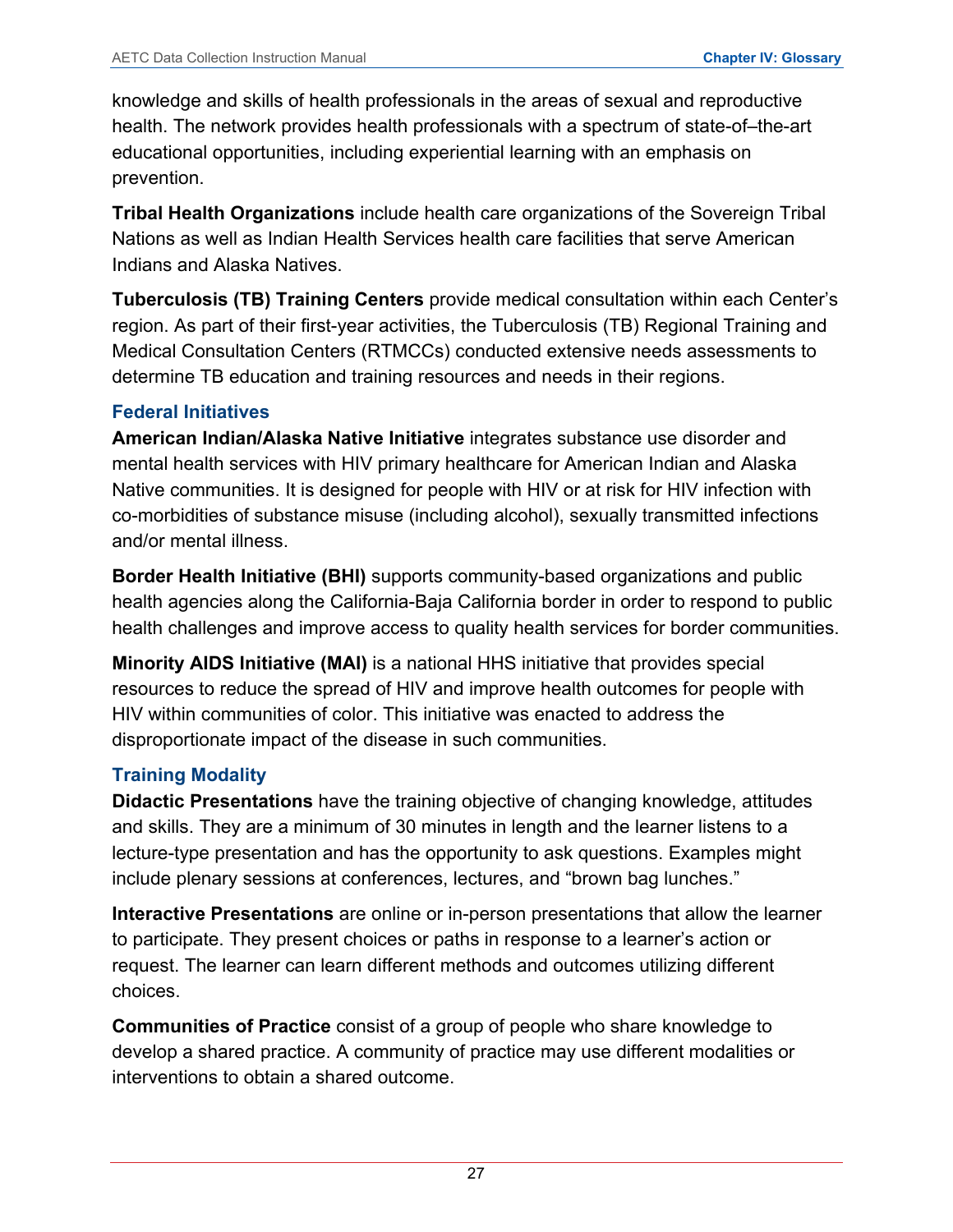**Clinical Preceptorships** aim to change knowledge, attitudes, and clinical skills, and to increase the comfort and confidence of the trainee to make appropriate clinical decisions. The training takes place outside of a traditional classroom, and more likely in health care settings. It includes structured peer-to-peer interactions and spans the length of a relationship between trainee and preceptor. They involve clinical observation of patient care, interaction with patients in care settings, and mini residencies, in which trainees work alongside experienced providers and interact with patients in a clinical setting.

**Clinical Consultations** are provider-driven and may occur with an individual or a group, both in person or at a distance using telephone, e-mail, fax, or other remote communication technologies. Discussion of real-life cases is a key element of clinical consultation. Clinical consultations have three intended results:

- To improve clinical problem solving;
- To change the behavior of the provider for to make them better or more appropriate clinical care decisions; and
- To impart the most up-to-date knowledge regarding specific HIV patient care.

**Coaching for Organizational Capacity Building** aims to increase knowledge, attitudes, and clinical skills, to increase capacity across the organization.

**In-person** is a presentation to a live audience that may be part of a workshop or lecture. This can also include clinical workgroups or organizational coaching.

**Distance-based (Live)** is an event occurring by telephone or internet with one or more people actively participating in the event.

**Distance-based (Archived)** is a training program that users can complete on their own time. These programs may include CD-ROMs/DVDs/Videos, Web-based materials, or print products.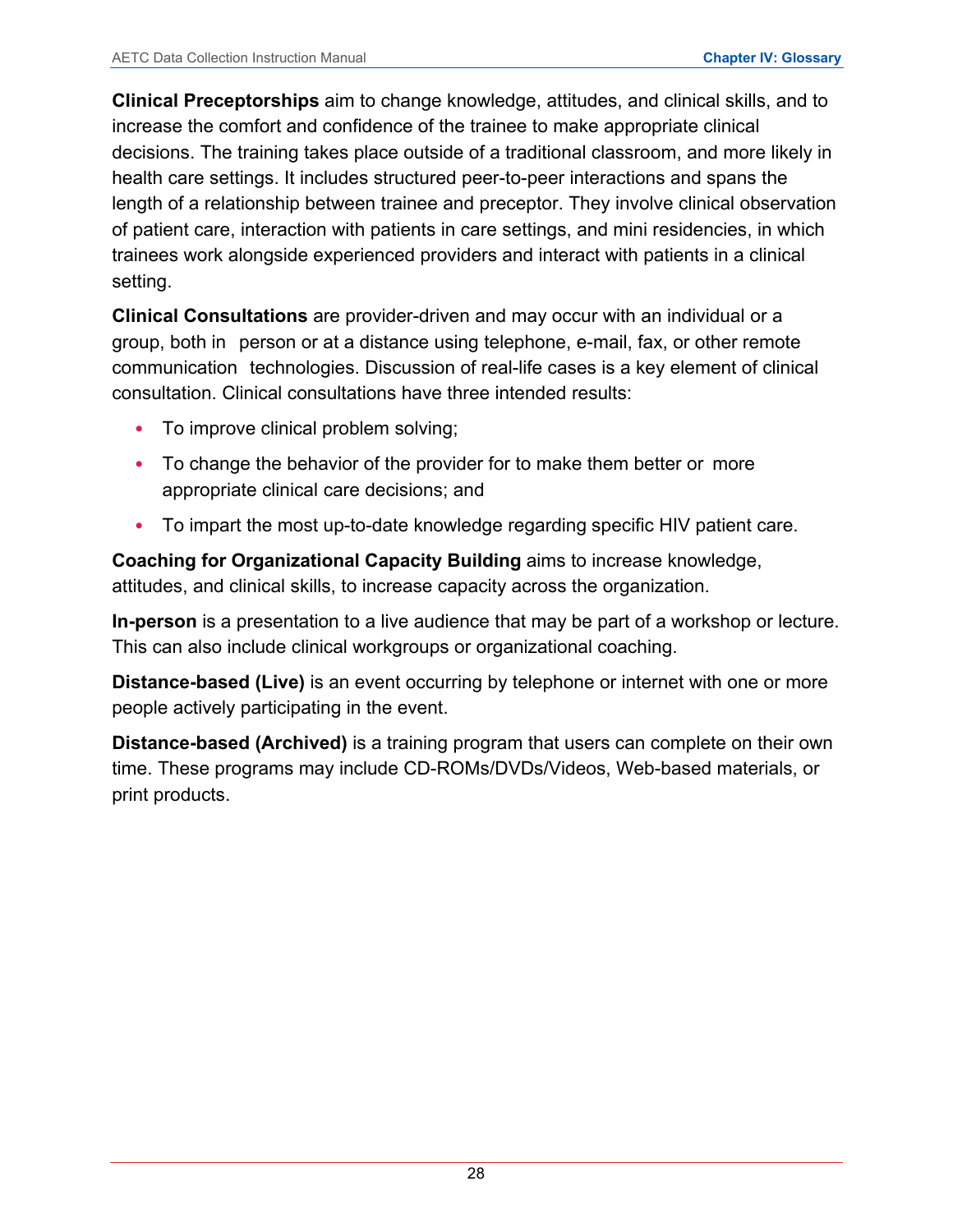## <span id="page-31-0"></span>**Participant Information Form (PIF)**

Direct Provision of Services to Clients/Patients includes:

- AIDS Pharmaceutical Assistance
- Early Intervention Services (EIS)
- Health Insurance Premium & Cost Sharing Assistance for Low-Income Individuals
- Home and Community-Based Health **Services**
- Home Health Care
- Hospice
- Medical Case Management, including Treatment Adherence Services
- Medical Nutrition Therapy
- Mental Health Services
- Oral Health Care
- Outpatient Ambulatory Health **Services**
- Substance Abuse Outpatient Care
- Child Care Services
- Emergency Financial Assistance
- Food Bank/Home Delivered Meals
- Health Education/Risk Reduction
- Housing
- **Linguistic Services**
- Medical Transportation
- Non-Medical Case Management **Services**
- Other Professional Services
- Outreach Services
- Psychosocial Support Services
- Referral for Health Care and Support **Services**
- Rehabilitation Services
- Respite Care
- Substance Abuse Services (residential)

## **Profession/Discipline and Functional Role**

Examples are provided for selected professions and functional roles.

**Administrator:** Includes Director, Coordinator, Manager and Supervisor

**Advanced Practice Nurse:** Nurse Practitioners, Certified Nurse Midwives, Certified Nurse Anesthetists, and Clinical Nurse Specialists

**Health Educator:** Formal training as a health educator (and not also trained as a nurse, physician, Physician Assistant (PA), social worker, or mental health professional)

**Mental Health Professional:** Psychologist, Counselor, Caseworker, Psychiatric Aide, Human Service Workers (e.g., children's services, geriatric services), Family Therapist and Marriage Counselor

**Nurse:** Licensed Practical Nurse, Registered Nurse, Bachelor of Nursing

**Other Dental Professional:** Dental Hygienist, Dental Assistant

**Patient/Client Educator:** Peer Educator or Adherence Counselor

**Physician:** Any specialty, including psychiatrist

Physician Assistant: Any specialty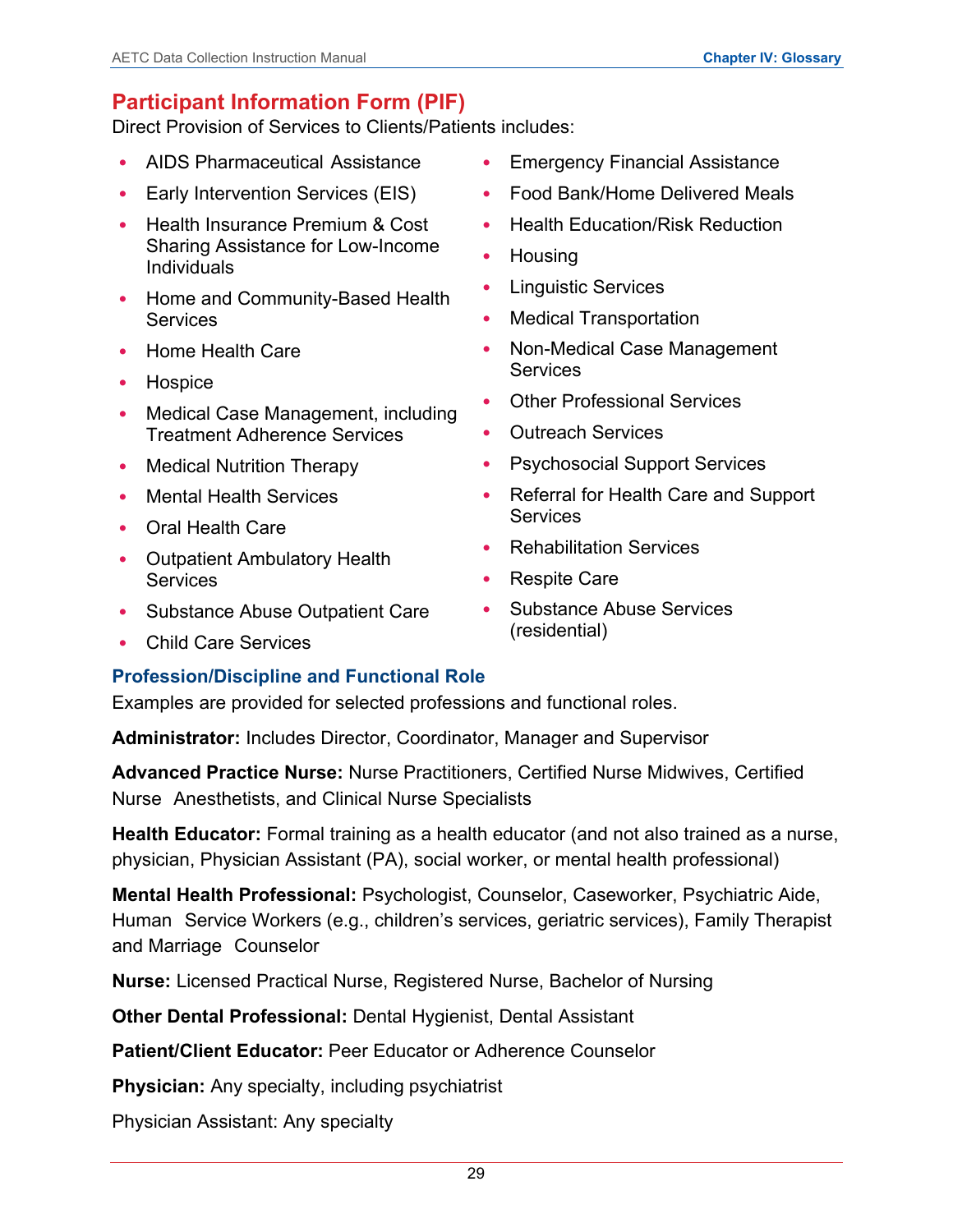**Public Health Professional:** MPH/MSPH, Biostatistician, Epidemiologist, Occupational Health Therapist, Environmental Health Specialist, Health Information Specialist

**Social Worker:** Licensed Social Worker (LSW) (LGSW) or Licensed Independent Clinical Social Worker (LISW, LICSW)

**Substance Abuse Professional:** Counselor, Outreach Worker, substance misuse disorder Specialist

#### **Ethnicity**

**Hispanic or Latino** refers to a person of Cuban, Mexican, Puerto Rican, South or Central American, or other Spanish culture or origin, regardless of race. The term "Spanish origin" can be synonymous with "Hispanic or Latino."

## **Race**

**American Indian or Alaska Native** is a person having origins in any of the original peoples of North America (including Central America), and who maintains tribal affiliation or community attachment.

**Asian** is a person having origins in any of the original peoples of the Far East, Southeast Asia, or the Indian subcontinent, including, for example: Cambodia, China, India, Japan, Korea, Malaysia, Pakistan, the Philippine Islands, Thailand, and Vietnam.

**Black or African American** is a person having origins in any of the black racial groups of Africa.

**Native Hawaiian/Other Pacific Islander** is a person having origins in any of the original peoples of Hawaii, Guam, Samoa, or other Pacific Islands.

**White** is a person having origins in any of the original peoples of Europe, the Middle East or North Africa.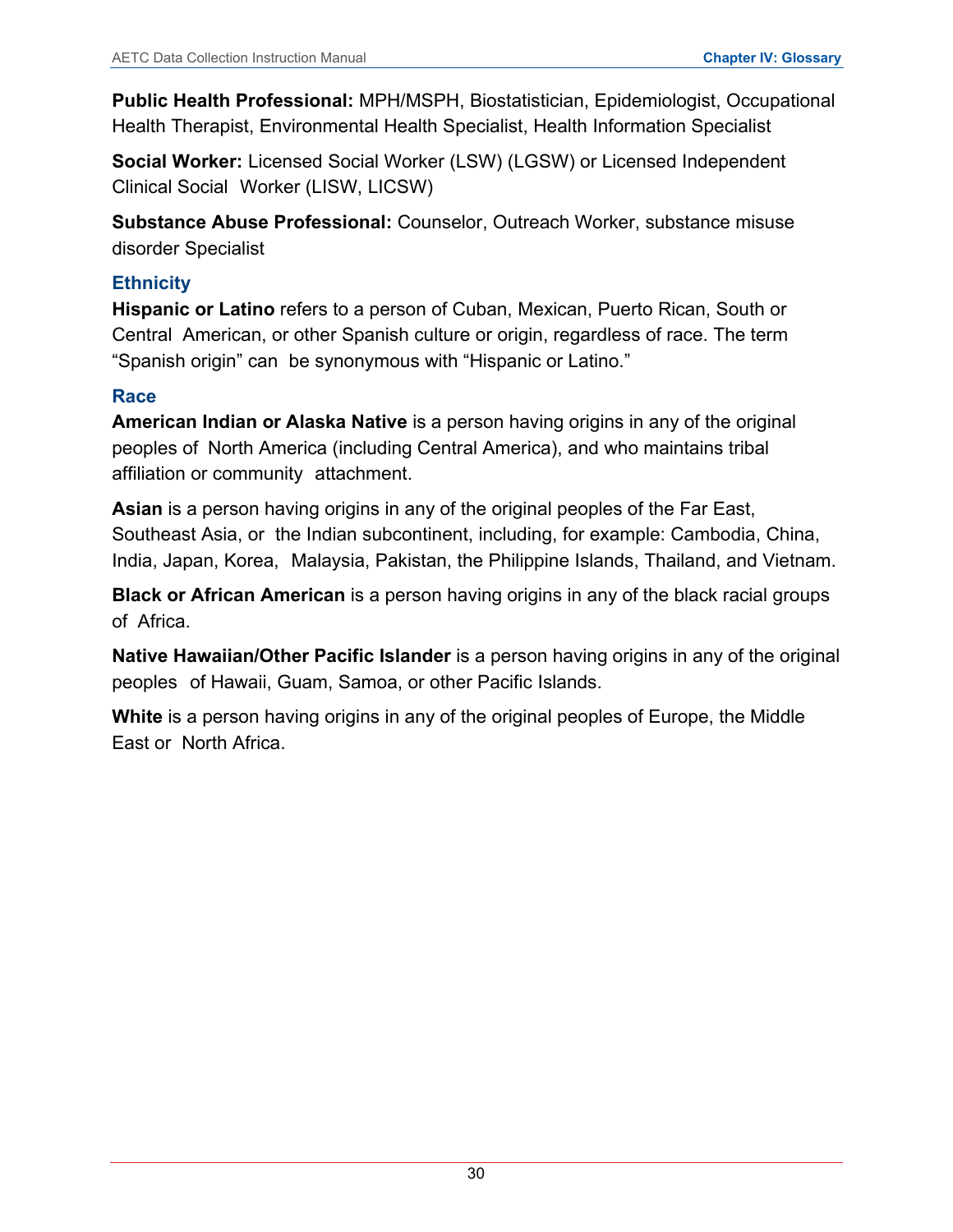# <span id="page-33-0"></span>Chapter V: Frequently Asked Questions

## **How do I create unique identifiers for participants?**

Unique identifiers are needed for participants in all training programs and recipients of individual clinical consultations. These IDs allow the RWHAP AETCs to track repeat attendance at events. Participants are asked to use an email address (up to 140 characters) on the PIF and ER form.

## **What should the RWHAP AETC do if a participant does not provide a PIF identifier?**

It is expected that site directors will stress the importance of using an email address as the unique ID. Submissions that do not include email addresses will not be counted in the data.

## **What is the importance of having RWHAP-funded agencies be coded?**

Offering training to providers working at RWHAP-funded agencies is an important RWHAP AETC training priority. Furthermore, information about participants' affiliations is frequently requested by Congress or HRSA. Participants may be unsure if their agencies receive RWHAP funding. Consequently, it was decided that this information would be more reliably coded by office staff based on participant-supplied information about the name of their principal employer.

#### **How do I report topics that are not listed on the forms?**

HRSA HAB has provided a comprehensive list of event topics for selection. You must select a topic from that list. When available, use the option for "Other, specify" and write in the answer.

#### **May I revise the forms or manuals HRSA HAB provides?**

The distributed forms have been approved by the Office of Management and Budget for use by RWHAP AETCs. If you have suggestions to improve the data collection forms or process, please provide written feedback to your HRSA HAB Project Officer. Updates to the manual will be disseminated as needed.

#### **How do I assign training modalities to different types of events?**

There will always be situations in which it is possible to assign events to more than one training modality. It is also assumed most events use a combination of training modalities and that the primary purpose of the event is what is coded.

> When in doubt, contact your HRSA HAB Project Officer for further assistance.